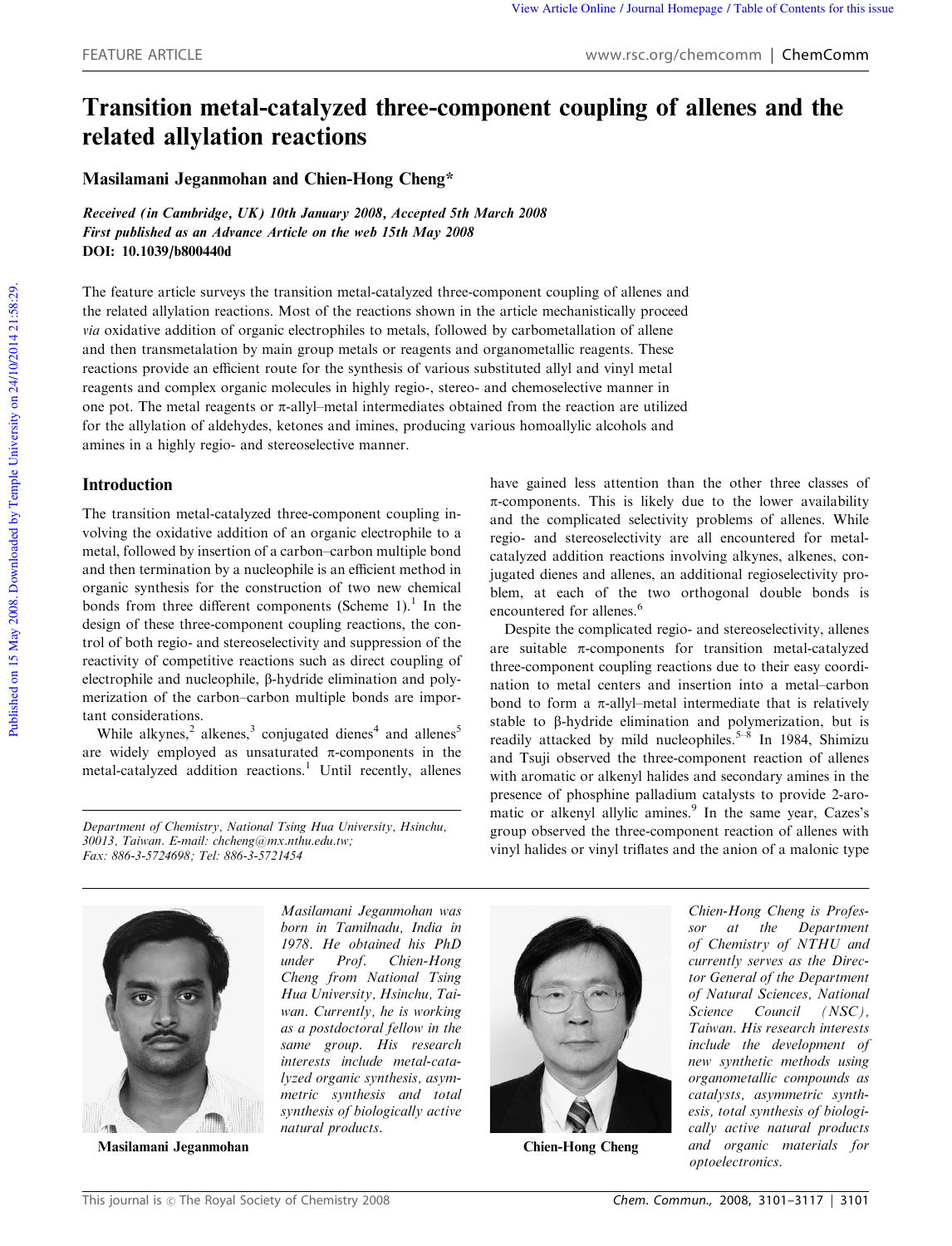

pronucleophiles in the presence of phosphine palladium catalyst to give functionalized dienes.<sup>10</sup> However, these phosphine palladium-catalyzed reactions suffer from the drawback of low regio- and stereoselectivity (Scheme 2).

In the three-component coupling reaction, the organic moiety attached to the oxidative adduct A likely acts as a mild nucleophile adding mostly to the electron deficient carbon, that is, to the sp carbon of allene giving a  $\pi$ -allyl metal complex B (Scheme 3). Thus, these three-component coupling reactions of allenes are generally highly regioselective. The facial selectivity of the coordination of double bonds of allenes to the oxidative adduct of a metal center decides the stereochemistry of the product. The additional regioselectivity is due to the possibility of attack of nucleophile at the two active centers of the  $\pi$ -allyl palladium complex C. The regioselectivity can be easily overcome, but the stereo- and additional regioselectivity are generally key problems of three-component coupling reactions. $5-8$ 

The three-component coupling reactions of allenes were successfully applied to the synthesis of various carbocyclic and heterocyclic compounds as well as allyl and alkenyl metal reagents.5–8 Allyl metal reagents are highly valuable intermediates that have been used in the construction of various homoallylic alcohols and amines in a highly regio- and stereoselective manner. $11$  In addition, alkenyl metal reagents are versatile precursors in coupling reactions.<sup>12</sup>



In this feature article, we wish to summarize various regioand stereoselective three-component coupling reactions of allenes using dimetal reagents or organometallic reagents as nucleophiles and the application of the metal reagents or  $\pi$ -allyl–metal intermediates produced from the reaction for the regio- and stereoselective allylation of aldehydes, ketones and imines. We should point out that three-component coupling reactions of allenes with electrophiles and pronucleophiles are not included in the present feature article. This subject<sup>7</sup> and other allene chemistry were covered in previous reviews.7,8

#### I Three-component coupling of allenes

#### I.1 Carbometallation of allenes

I.1a Palladium-catalyzed carbosilylation of allenes with organic halides and Bu<sub>3</sub>SnSiMe<sub>3</sub>. In 1999, we reported the carbosilylation of allenes catalyzed by the palladium complex  $Pd(dba)<sub>2</sub>$  involving a three-component coupling of organic halide 1, allene 3 and trimethyl(tributylstannane)silane (2a) to give allylic silane 4 (Scheme 4).<sup>13</sup> Thus, when iodobenzene was treated with  $Bu_3SnSiMe_3$  (2a) and 1,1-dimethylallene (3a) in the presence of  $Pd(dba)_{2}$  (5 mol%) in toluene at 80 °C for 7 h, allylic silane 4a was obtained in 85% yield. The catalytic reaction was completely regioselective, in which the aryl and silyl groups were added to the middle and terminal carbon of allene, respectively.

Under similar reaction conditions, various aryl halides, 2-iodothiophene and alkenyl halides underwent three-

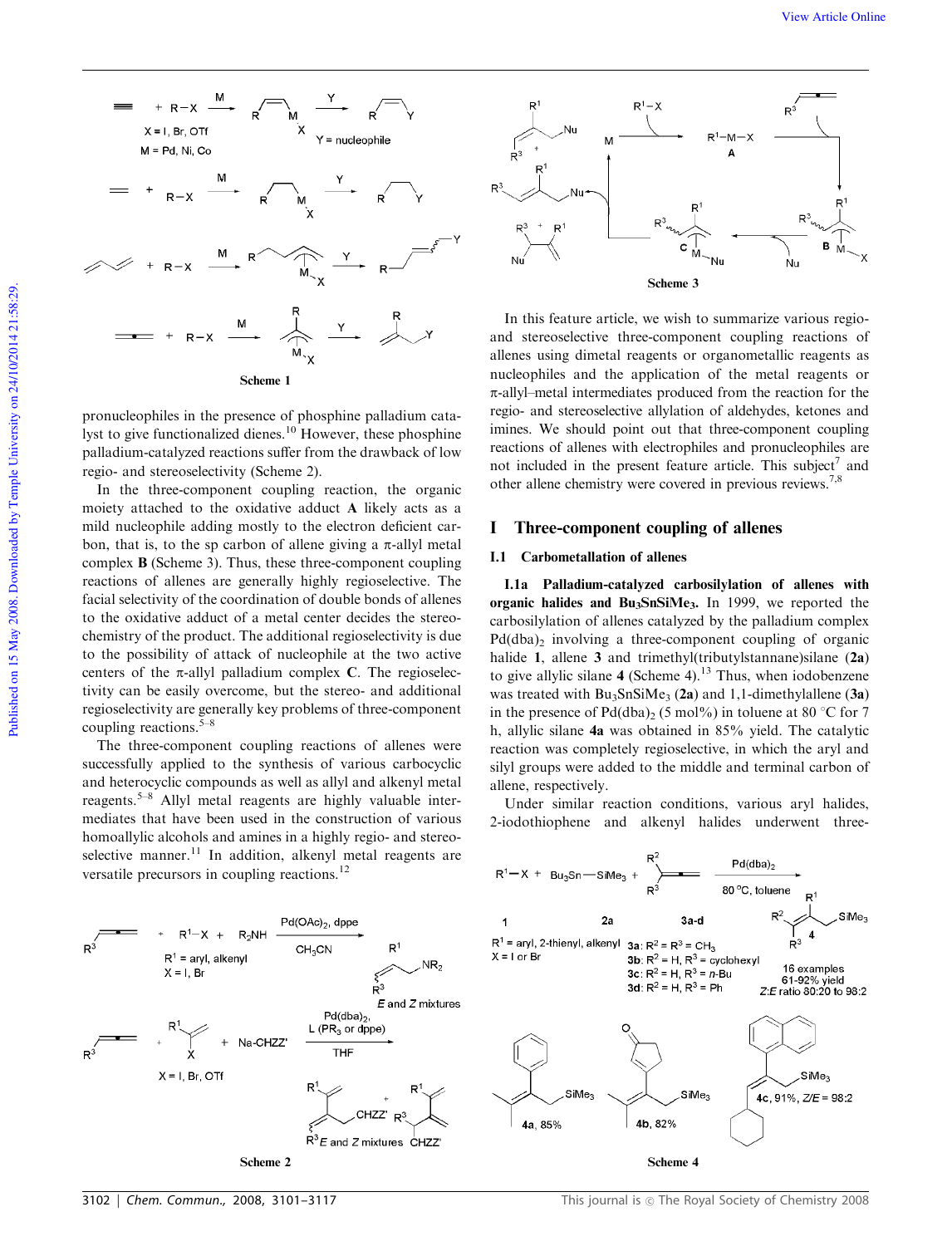component coupling reaction with  $Bu_3SnSiMe_3$  (2a) and 1,1dimethylallene (3a) giving the corresponding allylic silanes 4 in 61–92% yields. In addition to 3a, monosubstituted allenes 3b-d also efficiently reacted with iodobenzene and Bu<sub>3</sub>Sn-SiMe<sup>3</sup> , giving allylic silanes 4 in 80–91% yields in a highly stereoselective manner (*Z* : *E* ratios of 80 : 20 to 98 : 2). Bulkier organic halides and allenes gave allylic silanes in higher *E* : *Z* ratios. For example, the reaction of 1-iodonapthalene and  $Bu_3SnSiMe_3$  (2a) with cyclohexyl allene (3b), afforded allylic silane **4c** in 91% yield with a  $Z : E$  ratio of 98 : 2 (Scheme 4). The structures of products 4a–c and the corresponding yields are shown in Scheme 4.

I.1b Palladium-catalyzed carbostannation of allenes with organic iodides and distannanes. Palladium complex  $Pd(dba)$ <sub>2</sub> also catalyzed the carbostannation of allenes (Scheme 5), but slow addition of the distannane reagent to the reaction solution was required to obtain high product yield.<sup>14</sup> Treatment of *p*-iodoacetophenone with  $Me<sub>3</sub>SnSnMe<sub>3</sub>$  (2b) and 1,1-dimethylallene (3a) in the presence of  $Pd(dba)_2$  in CH<sub>3</sub>CN at 60 °C provided a trace amount of allylstannane 5a (Scheme 5). The major product observed was the direct coupling of *p*-iodoacetophenone with Me<sub>3</sub>SnSnMe<sub>3</sub> giving *p*-acetylphenyltrimethylstannane ( $p$ -COCH<sub>3</sub>-C<sub>6</sub>H<sub>4</sub>-SnMe<sub>3</sub>). The high reactivity of 2b towards the oxidative adduct of organic halide and Pd(0) giving little chance for the insertion of allene into the palladium–carbon bond of the oxidative adduct likely accounts for the high yield of two-component coupling product, arylstannane.



Fortunately, the competing direct coupling product *p*-acetylphenyltrimethylstannane  $(p$ -COCH<sub>3</sub>-C<sub>6</sub>H<sub>4</sub>-SnMe<sub>3</sub>) was effectively suppressed by a slow addition of  $Me<sub>3</sub>SnSnMe<sub>3</sub>$ over a period of 2 h to the reaction mixture of *p*-iodoacetophenone and 1,1-dimethylallene. The corresponding reaction afforded a three-component coupling product allylstannation 5a in 76% yield. Similarly, *p*-iodoacetophenone reacted with 1,1-dimethylallene and  $(n-Bu_3Sn)_2$  (2c) in the presence of Pd(dba)<sub>2</sub> providing allylstannane 5b in 77% yield. Under similar reaction conditions, monosubstituted allenes 3b–c also underwent carbostannation with aryl iodides and Me3SnSnMe<sup>3</sup> or (*n*-Bu3Sn)2, producing allylstannanes 5 with moderate stereoselectivity  $(Z : E$  ratios of 69 : 31 to 75 : 25).

In the reaction, hexa-*n*-butylditin (2c) generally gave higher yield of the allylstannane product 5b and 5d than hexamethylditin (2b) (5a and 5c). This is probably due to the lower reactivity of 2c towards the oxidative adduct of organic halide and Pd(0) providing longer time for the insertion of allene into the palladium–carbon bond of the oxidative adduct to give a higher yield of allylstannane product, particularly when the concentration of 2c in the solution is kept low by slow addition *via* a syringe pump.

I.1c Palladium-catalyzed carbogermanylation of allenes with organic iodides and Bu<sub>3</sub>SnGeMe<sub>3</sub>. When, the reaction of 4-iodoanisole,  $Bu_3SnGeMe_3$  (2d) and cyclohexylallene (3b) was carried out in the presence of  $Pd(dba)_2$  (5 mol%) in toluene at 80  $\degree$ C for 8 h, allyl germane 6a was obtained in 88% yield (Scheme 6).<sup>15</sup> The catalytic reaction was highly regio-, stereo- and chemoselective; the aryl and the germyl groups were added to the middle and terminal carbons of the allene moiety; the *Z*-stereoselectivity of product 6a was greater than 99%. Several aromatic iodides and allenes were successfully employed in the carbogermanylation reaction with Bu3SnGeMe<sup>3</sup> (2d). In all cases, the *Z*-stereoisomers of allylgermane products were obtained exclusively or predominantly.



The present carbogermanylation reaction can be successfully extended to a partially intermolecular version (Scheme 6). Thus, treatment of 2-iodobenzyloxy allene  $(7)$  with Bu<sub>3</sub>Sn-GeMe<sub>3</sub> (2d) in the presence of  $Pd(dba)_2$  afforded isochromene derivative 8 in 78% yield.

I.1d Palladium-catalyzed acylboration of allenes with acyl halides and diboron reagents. In addition to aromatic and vinyl halides, aroyl and alkanoyl halides also successfully employed as electrophiles for the three-component coupling reaction (Schemes  $7-10$ ).<sup>16</sup> When 4-methylbenzoyl chloride was treated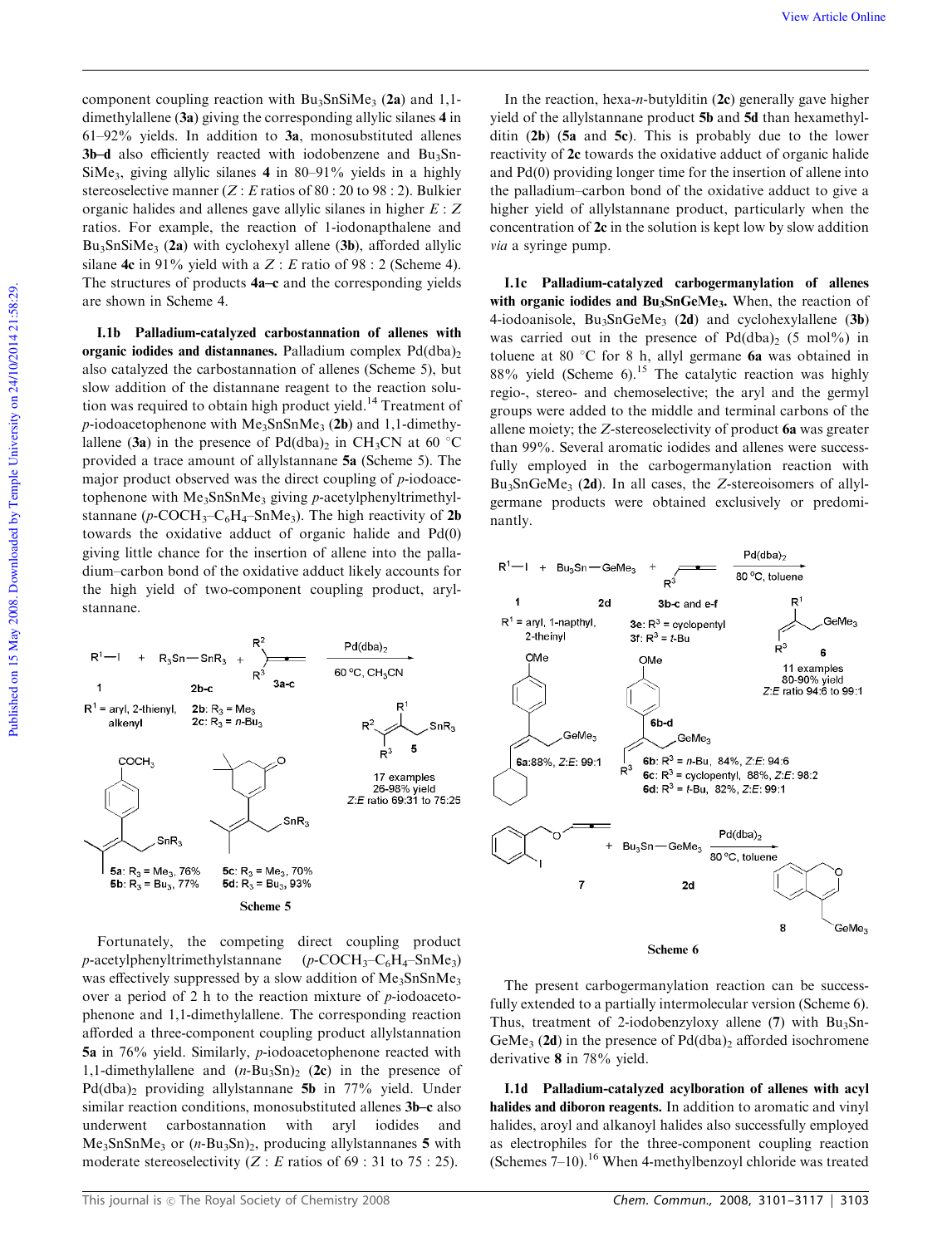

with bis(pinacolato)diboron (2e) and 1,1-dimethylallene (3a) in the presence of  $PdCl_2(MeCN)_2$  in toluene at 80 °C for 10 h, 2-acylallylboronate 10a was observed in 72% yield (Scheme 7).<sup>16*a*</sup>

The catalytic reaction also worked well with various aroyl, heterocyclic carbonyl and alkanoyl chlorides, affording the corresponding allylboronates 10 in 50–92% yields. Surprisingly, alkanoyl chloride reacted with allene much faster than



aroyl chloride under the standard reaction conditions. The reaction was extended smoothly to various monosubstituted allenes 3b–f. In all cases, the *E* isomers of acylboration products 10 were obtained predominantly.

I.1e Palladium-catalyzed acylsilation of allenes with acyl halides and Me<sub>3</sub>SiSiMe<sub>3</sub>. The observed acylboration of allenes prompted us to examine the feasibility of acylsilation and acylstannation of allenes (Schemes 8 and 10).16*<sup>b</sup>* The reaction of benzoyl chloride with hexamethyldisilane (2f) and 1,1 dimethylallene  $(3a)$  in the presence of  $Pd(dba)_2$  in toluene at 80 °C for 5 h gave a mixture of products 2-acylallylsilane 11a and 12 in 25 and 41% yields, respectively (Scheme 8). Compound 12 was a double-allene insertion product consisting of two molecules of allene, an acyl, and a silyl group. In order to increase the selectivity of the formation of 2-acylallylsilane, the effect of solvents were investigated. The results revealed that CH3CN gave only 2-acylallylsilane product 11a in 80% yield with no double-allene insertion product 12. The exclusive formation of acylsilation product in  $CH<sub>3</sub>CN$  is probably due to the coordination of CH3CN molecules to the palladium intermediate from carbopalladation of allene. The coordinating ability and the high concentration of these solvent molecules prevent further bonding of a second allene molecule to the palladium intermediate and completely inhibit the doubleallene insertion process.

Under similar reaction conditions, a series of acyl chlorides underwent three-component coupling reaction with hexamethyldisilane (2f) and allene 3a in the presence of  $Pd(dba)$ <sub>2</sub> in CH3CN affording the corresponding 2-acylallylsilanes 11 in 43–88% yields. The catalytic reaction was also successfully applied to monosubstituted allenes 3b–d. Thus, cyclohexyl and *n*-butyl allenes 3b–c afforded the *Z*-allyl silanes 11 as the sole products, while phenyl allene gave the corresponding 2-acylallylsilane with an *E* : *Z* ratio of 30 : 70.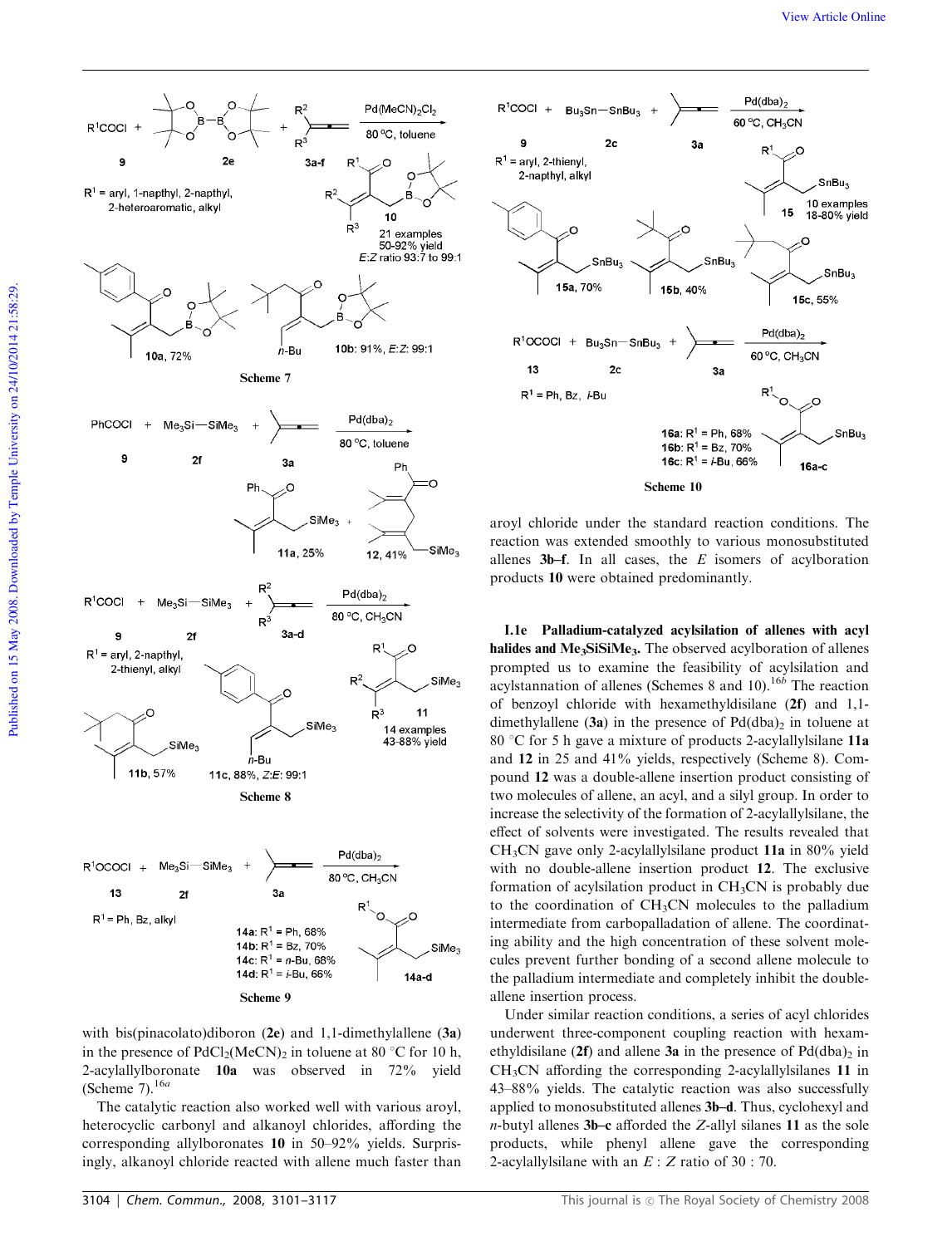

I.1f Palladium-catalyzed silyl esterification of allenes with chloroformates and Me<sub>3</sub>SiSiMe<sub>3</sub>. Chloroformates 13 can also be successfully employed as electrophile in the present carbosilation reaction (Scheme 9).<sup>16*b*</sup> Accordingly, treatment of phenyl chloroformate with hexamethyldisilane (2f) and 1,1 dimethylallene (3a) in the presence of  $Pd(dba)_2$  in CH<sub>3</sub>CN afforded 2-((trimethylsilyl)methyl)acrylate 14a in 68% yield. Various chloroformates 13 including benzyl and aliphatic chloroformates were compatible for the present silylesterification reaction of allenes and afforded the corresponding 2-((trimethylsilyl)methyl)acrylates 14b–d in 66–70% yields.

I.1g Palladium-catalyzed acylstannylation of allenes with organic halides and distannanes. Slow addition of hexabutylditin (2c) to a mixture of 4-methylbenzoyl chloride and 1,1 dimethylallene (3a) over a period of 2 h in the presence of Pd(dba)<sub>2</sub> (5 mol%) in CH<sub>3</sub>CN at 60 °C afforded the threecomponent coupling product, 2-acylallylstannane 15a in 70% yield (Scheme 10).<sup>16b</sup> Several aroyl chlorides and chloroformates were successfully used for the catalytic three-component reaction with allene 3a and distannane 2c. The reaction was not compatible with monosubstituted allenes and did not give the desired 2-acylallylstannanes.

Previously, Hiyama *et al.* demonstrated two-component acylstannation of allenes catalyzed by a nickel complex.<sup>17</sup> Propane-1,2-diene undergoes acylstannation with trimethyl- (benzoyl)tin (17a) in the presence of  $Ni(cod)_2$  in toluene at 50  $\degree$ C to give acylstannation product 18a in 64% yield (Scheme 11). In the reaction, the acyl group of acylstannane 17 adds to the highly substituted carbon and the tin group to the center carbon of allene. In our reaction, the acyl group predominantly adds to the middle carbon and the tin group to the terminal carbon of the allene moiety (Scheme 10).

I.1h Mechanism of palladium-catalyzed carbometallation of allenes. A possible reaction mechanism of carbosilylation of allenes is shown in Scheme 12. The catalytic reaction is likely initiated by the oxidative addition of organic halide to Pd(0) affording arylpalladium $(I)$  intermediate 19. The terminal double bond of allene is then coordinated favorably to the palladium center of 19 at the face opposite to the substituent  $R<sup>3</sup>$  to avoid steric congestion. Carbopalladation of the coordinated double bond of the allene affords  $\pi$ -allyl palladium complex 20a with the R<sup>3</sup> group *anti* to the R<sup>1</sup> group of the  $\pi$ allyl moiety. Transmetalation of  $20a$  with Bu<sub>3</sub>SnSiMe<sub>3</sub> (2a) furnishes intermediate 21. Subsequent reductive elimination of 21 affords the final product and regenerates the active palladium catalyst. The *anti* form of 20a is responsible for the stereoselectivity of the present catalytic reactions (*vide infra*)



(Scheme 18). Similar mechanisms are also expected for the other carbometallations of allenes.13–16

The observation of only allylsilane<sup>13</sup> and allylgermane<sup>15</sup> with no formation of allylstannane<sup>14</sup> in the carbosilylation (Scheme 4) and carbogermanylation (Scheme 6) of allene using  $Bu_3SnSiMe_3$  (2a) and  $Bu_3SnGeMe_3$  (2d) as the organometallic reagents, respectively, can be rationalized by the high chemoselective transmetalation of 20 with silylstannane 2a or stannylgermane 2d to form intermediate 21. It is likely that a cyclic  $S<sub>F</sub>2$  pathway is involved in the transmetalation step (Fig. 1). While the exact reason for the high chemoselective transmetalation is not clear, the great affinity of the  $-SnBu<sub>3</sub>$  moiety for halide is probably the driving force for the chemoselectivity.

It is noteworthy that, all 2-aryl-, acylallylmetalation reactions were highly regio-, stereo- and chemoselective, with the aryl or acyl group being added predominantly to the middle carbon of allene and the metal group to the terminal carbon of the allene moiety. Moreover, in all the cases acyl group was added to the allene moiety without decarbonylation indicating that the acylpalladation of allene is faster than the decarbonylation of the acyl-palladium intermediate.<sup>16</sup>

I.1i Palladium-catalyzed diboration of allenes initiated by carboboration. In 2001, we reported the phosphine-free palladium-catalyzed addition of diboron with allenes using organic halide as the initiator (Scheme 13).<sup>18*a*</sup> At the time this result was published, there was no palladium complex-catalyzed diboration of alkenes or alkynes, whereas platinum complexes were known to readily catalyze the addition of diboron reagents to unsaturated carbon–carbon bonds to provide diboronic compounds.<sup>19</sup> The difference in the reactivity of Pt and Pd lies in the ability to undergo oxidative addition of the B–B bond to these metal(0) species. While stable oxidative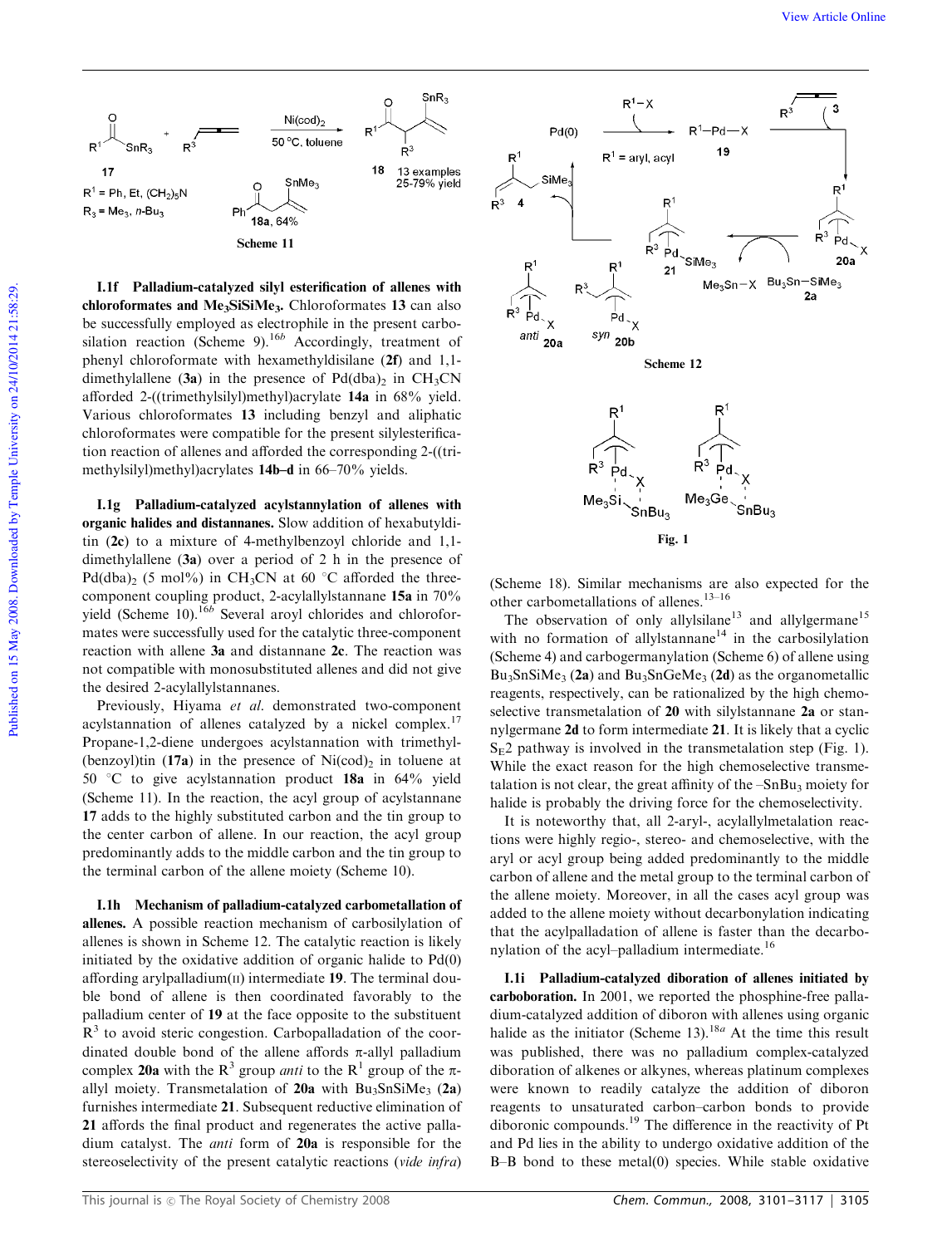

adducts of diboron to Pt species are reported, no oxidative addition of diboron to Pd are known.<sup>20</sup> In addition, the theoretical calculation also demonstrated that the oxidative addition product of diboron compound to Pd is generally not stable.<sup>20</sup>

The reaction of diboron 2e with alkenyl iodide 1j and 1,1dimethylallene (3a) in the presence of  $Pd(dba)_2$  (5 mol%) in toluene at 80  $\degree$ C surprisingly gave diboration product 22a in 93% yield bearing both vinylic and allylic boron moieties (Scheme 13). In addition, the catalytic reaction also produced carboboration product 23 in *ca.* 5% yield. It is noteworthy that the yield of 23 did not vary significantly with the amount of alkenyl iodide 1j used. Optimization studies revealed that no diboration occured in the absence of the alkenyl iodide 1j. The amount of carboboration product 23 was approximately equal to that of the Pd catalyst used  $(5 \text{ mol\%})$ . Further studies showed that the diboration reaction can be initiated by a small amount of alkenyl iodide  $1j (\sim 5 \text{ mol\%})$ . Other organic iodides such as aromatic and vinyl iodides and  $I_2$  were also effective for the present diboration reaction.

In addition to 3a, monosubstituted allenes 3b–i also efficiently reacted with 2e to give the corresponding diboration products 22 in 52–93% yields. These reactions were highly regio- and stereoselective. In all cases, only the diboronic products with one boryl group adding to the middle carbon and the other to the non-substituted terminal carbon of the allene moiety, with *Z*-stereoselectivity greater than 93–95% were observed.

Later, Morken and co-workers demonstrated phosphine palladium complex catalyzed addition of diboropinacolate with allene (Scheme 14).<sup>21</sup> The reaction of allene 3 with diboropinocolate 2e in the presence of  $Pd_2(dba)$ <sub>3</sub> and  $PCy_3$ furnished diboration product 24 in good yield. It is surprising that, in our diboration reaction of allenes, boron in the allylic group is attached to the less substituted carbon, that is, terminal carbon of allene 22 (Scheme 13). In contrast, in the



present reaction, boron is attached to the substituted carbon, that is, internal carbon of allene 24 (Scheme 14).

I.1j Palladium-catalyzed silaboration of allenes initiated by carboboration. Very recently, we reported the addition of borylsilane to allenes using an organic iodide as an initiator and Pd(dba)<sub>2</sub> as catalyst (Scheme 15).<sup>18*b*</sup> When phenylallene (3d) was treated with borylsilane 2g in the presence of a catalytic amount of  $Pd(dba)$ , and alkenyl iodide 1j in ethyl acetate at 80  $\degree$ C, 82% of (*E*)-2-silylallylboronate 25a was observed as a sole product. In addition to 25,  $\sim$  5% of carboboration product 23 was also observed (Scheme 13). The silaboration was totally regioselective with the silyl group of borylsilane 2g adding to the central carbon and the boryl group to the unsubstituted terminal carbon of allene.

Under similar reaction conditions, various monosubstituted allenes efficiently underwent silaboration with 2g to give the corresponding 2-silylallylboronates 25 in 62–93% yields. The reactions showed very high *E*-stereoselectivity with the *E* : *Z* ratios lying in the range from 93 : 7 to 99 : 1.

Previously, Ito's group observed silaboration of allenes in the presence of palladium catalysts.22,23 The addition of silylborane 2g to allene 3 in the presence of  $Pd_2(dba)$ <sub>3</sub> and etop (4-ethyl-2,6,7-trioxa-1-phosphabicyclo[2,2,2]octane)23*<sup>a</sup>* or Pd(acac)<sub>2</sub> and 2,6-xylyl isocyanide<sup>23b</sup> gave two regioisomers 26 and 27, both having the boryl group attached to the central carbon of the allene moiety (Scheme 16). It is noteworthy that

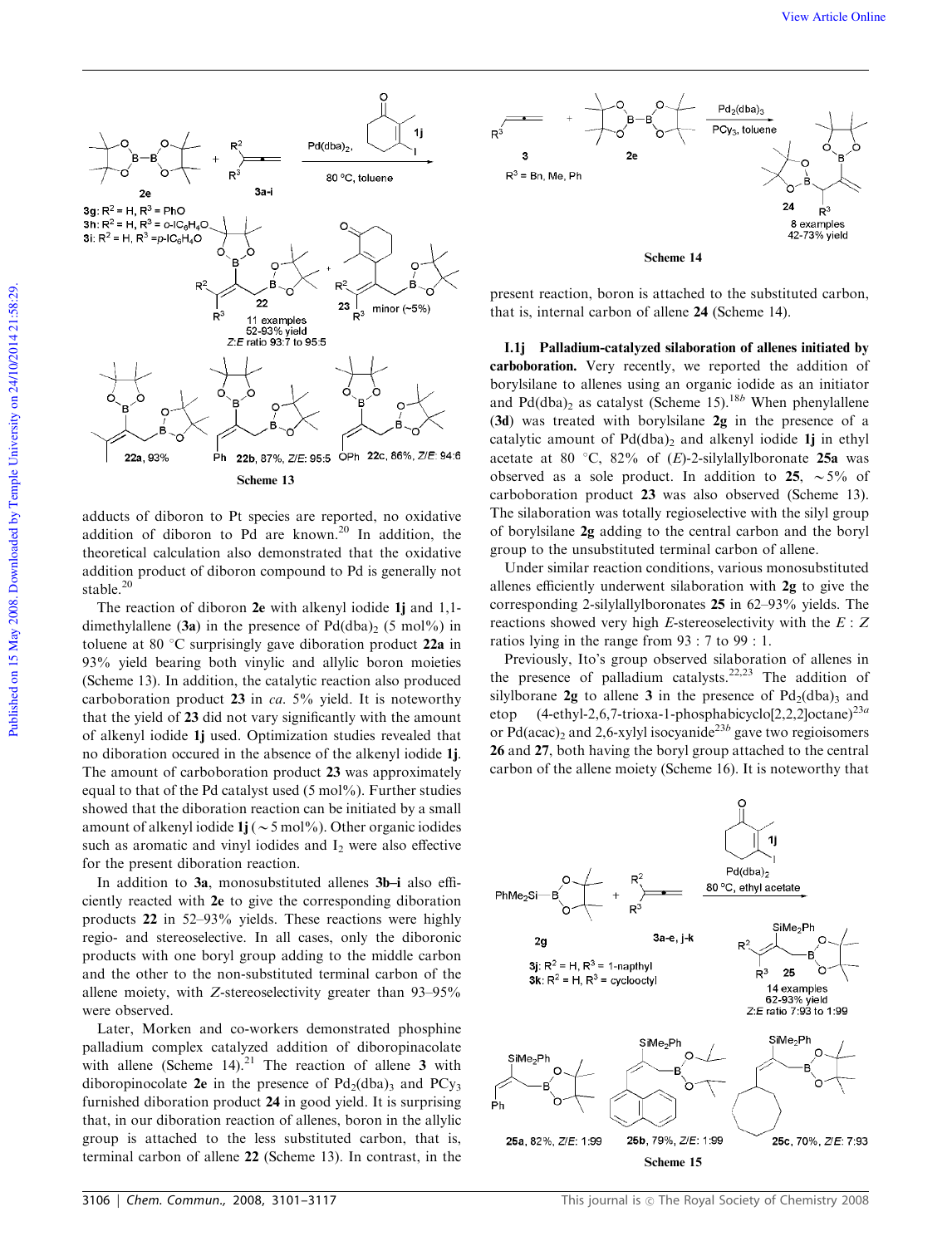

in our silaboration of allenes, the silyl and boron group added to the center and less hindered carbon of allene 25, respectively (Scheme 15).

I.1k Proposed mechanism for diboration and silaboration of allenes initiated by carboboration. The requirement of a small amount of an organic halide is crucial for the understanding of the mechanism of diboration and silaboration of allenes (Scheme 17). The organic iodide likely acts as an initiator undergoing oxidative addition with  $Pd(0)$  to give a palladium $(II)$ intermediate 19 that reacts with allene 3 and diborane 2e to afford 28 and boryl iodide 29. Subsequent reductive elimination of 28 affords 23 and regenerates the palladium catalyst.

Boryl iodide 29 then reacts with Pd(0) to begin the catalytic reaction (Scheme 17). Oxidative addition of 29 to Pd(0) species affords  $Pd(II)$  intermediate 30. The terminal double bond



rather than the internal double bond of the allene is then coordinated favorably to the palladium center of 30 at the face opposite to the substituent  $R<sup>3</sup>$  to avoid steric congestion. Subsequent insertion of the coordinated double bond of allene affords  $\pi$ -allyl palladium complex 31 with the  $R^3$  group *anti* to the boryl group. Transmetalation of 31 with diborane 2e affords  $\pi$ -allyl palladium species 32. Reductive elimination of 32 yields the final product 22 and regenerates the Pd(0) catalyst. A similar reaction mechanism is also expected for the silaboration of allenes.

I.1l Rationale for the observed high stereoselectivity of carbometallation, diboration and silaboration of allenes. The observation of high stereoselectivity in carbometallation, diboration and silaboration with monosubstituted allenes is an interesting feature of these  $Pd(dba)_{2}$ -catalyzed reactions. In order to explain the high stereoselectivity, a mechanism involving face-selective coordination of allenes to the palladium center of oxidative adduct is proposed (Scheme 18). When the terminal double bond of allene is coordinated to the palladium center at the face opposite to the substituent  $\mathbb{R}^3$ , the steric congestion of  $\mathbb{R}^3$  and  $\mathbb{R}^1$  can be avoided, so giving *anti*  $\pi$ -allyl palladium complex 20a. On the other hand, coordination of the terminal double bond of allene to the palladium center at the other face with  $R<sup>3</sup>$  syn to the palladium center or coordination of the internal double bond of allene to the palladium center will lead to an increase of steric repulsion and so is less likely to afford *syn*  $\pi$ -allyl palladium complex **20b**. The *anti* form 20a is responsible for the high stereoselectivity.

The use of a phosphine-free palladium complex as a catalyst also key for the observation of high stereoselectivity. In the reported phosphine–palladium-catalyzed three-component reaction of allenes (Scheme 2),  $5.6$  the observed three-component product was generally obtained with low stereoselectivity. This is probably due to an *anti* and *syn* rearrangement of the allyl group on the palladium complex *via* a  $\sigma$ - and  $\pi$ -allyl exchange induced by  $PPh_3$ .<sup>24</sup> Our results also clearly revealed that in the carbometallation of monosubstituted allenes with organic halides and dimetal reagents in the presence of phosphine palladium complex, the three-component products were obtained with low stereoselectivity.<sup>13–17</sup>

I.1m Carbosilylation of allenes with Grignard reagents and chlorosilanes. Very recently, Terao and coworkers observed a palladium-catalyzed carbosilylation of allenes with Grignard reagents and chlorosilanes. (Scheme 19).<sup>25</sup> The reaction of



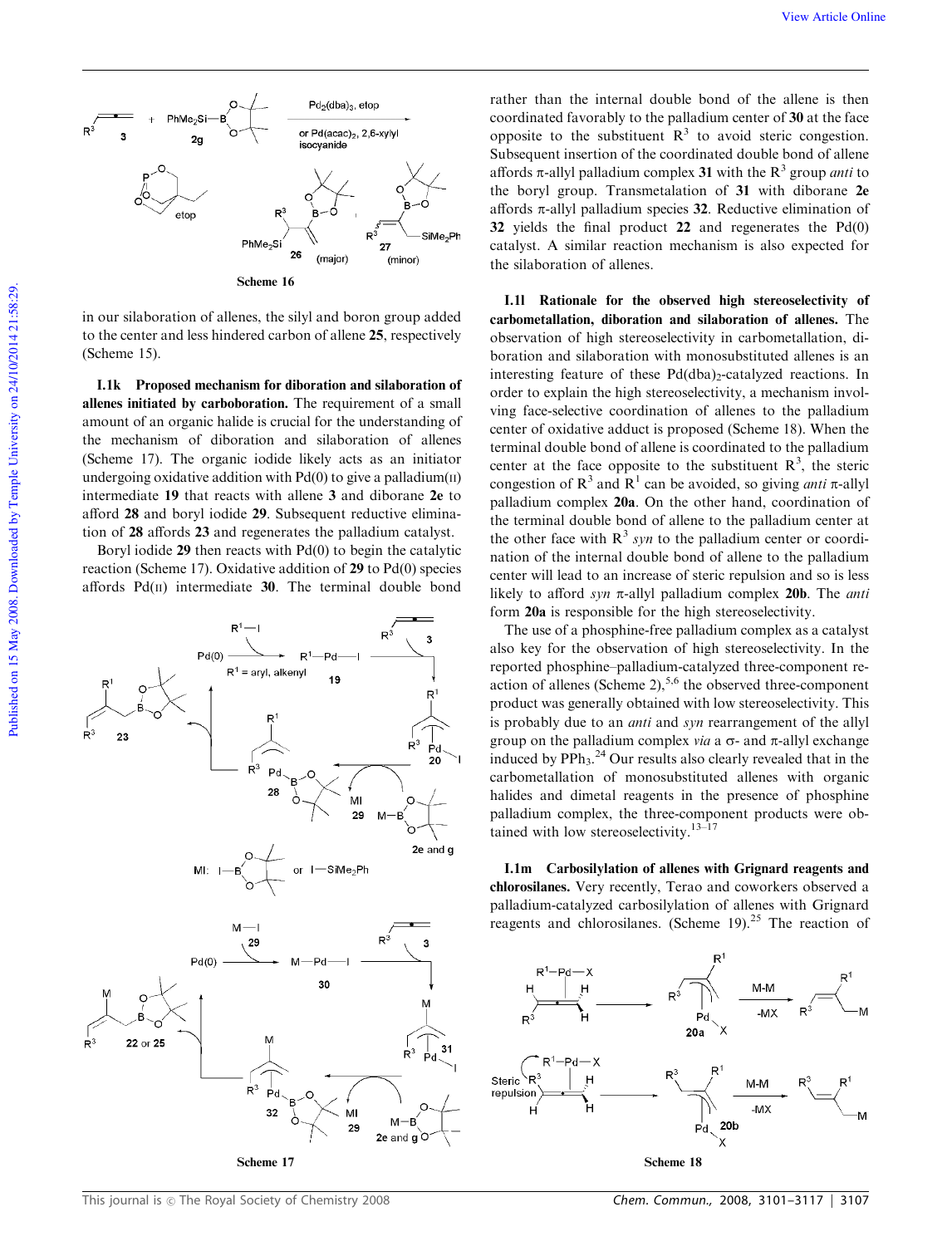

PhMgBr  $(33)$ , Et<sub>3</sub>SiCl  $(34)$  with phenylallene  $(3d)$  in THF in the presence of  $Pd(dba)$ , at room temperature for 1 h afforded carbosilylated product 35a bearing a phenyl group at the central carbon and triethylsilyl group at the terminal carbon in 92% yield with a 98 : 2 *Z* : *E* ratio. Under similar reaction conditions, various aryl allenes 3 and Grignard reagents 33 including aromatic, vinyl and methyl magnesium bromides were successfully involved in the reaction with  $Et<sub>3</sub>SiCl$  to give the corresponding carbosilylation product 35 in 38–80% yields. In addition to  $Et<sub>3</sub>SiCl$ , other chlorosilanes such as Me<sub>3</sub>SiCl, Ph<sub>2</sub>MeSiCl and *n*-Pr<sub>3</sub>SiCl were also used.

I.1n Nickel-catalyzed tandem alkynylstannation of allenes and alkynes. The nickel-catalyzed tandem alkynylstannation of allenes and alkynes with alkynylstannane was observed by Hiyama and co-workers.<sup>26</sup> Trimethyl(phenylethynyl)stannane (36a) reacted with *n*-butylallene (3c) and oct-1-yne (37a) in the presence of  $Ni(cod)_2$  and ligand pn to give a mixture of tandem alkynylstannylation products 38a and 39a in 56% combined yield with a 98 : 2 ratio (Scheme 20). The ligand plays a crucial role to determine the product in the present reaction. When ligand pn was used in the reaction, product 38 was observed in major amount. Whereas, when ligand ttpp or dpp (Scheme 20) was used in the reaction, product 39 was observed as the major product. Internal alkynes also efficiently participated in the present tandem carbostannation reaction. The same group also studied two-component alkynylstannation and alkynylcyanation of allenes in the presence of nickel complex.<sup>27</sup>

The catalytic reaction proceeds *via* oxidative addition of an alkynylstannane with a nickel complex giving alkynylnickel $(II)$ intermediate 40 (Scheme 21). Coordination of the terminal double bond of an allene into alkynylnickel $(II)$  intermediate 40 followed by insertion to Ni–Sn in a direction that avoids steric repulsion of the Bu substitutent gives  $\pi$ -allyl nickel complex 41. This  $\pi$ -allyl nickel complex is in *anti-syn* isomerization forms 41a and 41b. This isomerization is highly ligand dependent. If ttpp or dpp is used as ligand, *anti* form 41a is predominant. If pn is used, *syn* form 41b is predominant. Alkyne then inserts into the bond between the nickel atom and the non-substituted allyl carbon of 41a or the corresponding *syn*-isomer 41b affording intermediate 42. Subsequent reductive elimination of intermediate 42 affords alkynylstannation product 38 or 39. Intermediate 41a accounts for product 39, and intermediate 41b accounts for product 38, respectively.



#### I.2 Coupling of allenes with organic halides and organometallic reagents

I.2a Palladium-catalyzed partially intermolecular coupling of halo-substituted allenes with Suzuki reagents. In 1997, Grigg *et al*. showed a palladium-catalyzed partially intermolecular coupling of 2-iodophenoxyallene with organoboron reagents (Scheme 22). $28$  The reaction of 2-iodophenoxyallene (43a) and phenylboronic acid (44a) was carried out in the presence of Pd(OAc)<sub>2</sub> (5 mol%), PPh<sub>3</sub> (10 mol%) and Na<sub>2</sub>CO<sub>3</sub> in a 2 : 1 mixture of toluene and water at 80  $\degree$ C for 1 h, affording benzofuran derivatives 45a in 61% yield and a trace of 46a. The coupling reaction also worked with other organoboron reagents such as catechol boronate 44b and sodium tetraphenylborate 44c. In all cases benzofuran derivative 45a was observed as the major product. A similar type of reaction was also successfully carried out with allene **43b** and organoboronic acids 44a, d–e.

Zhu and Zhang reported a palladium-catalyzed cascade reaction of 1,2,7-triene with a Suzuki reagent which gave a cyclic product with high *cis* selectivity (Scheme 23).<sup>29</sup> Thus, treatment of 1,2,7-triene 47a with phenylboronic acid (44a) in the presence of Pd(PPh<sub>3</sub>)<sub>4</sub> and K<sub>3</sub>PO<sub>4</sub> in toluene at 50 °C for 4 h gave a *cis* and *trans* mixture of five-membered ring products 48a and 49a in combined 95% yield with 85 : 15 ratio. Several aryl boronic acids and 1,2,7-trienes were also tested. In each case, the *cis* isomer was observed as the major product.

The catalytic reaction proceeds *via* oxidative addition of an allyl halide 47a to Pd(0) generating palladium intermediate 50 (Scheme 23). Coordinative insertion of the internal double bond of allene forms a five-membered ring intermediate with a  $\sigma$ -vinyl palladium bond 51 instead of a common  $\pi$ -allyl palladium species. Transmetalation of aryl boronic acid with  $\sigma$ -vinyl palladium intermediate 51 followed by reductive elimination give the cyclized products 48a and regenerates the Pd(0) catalyst.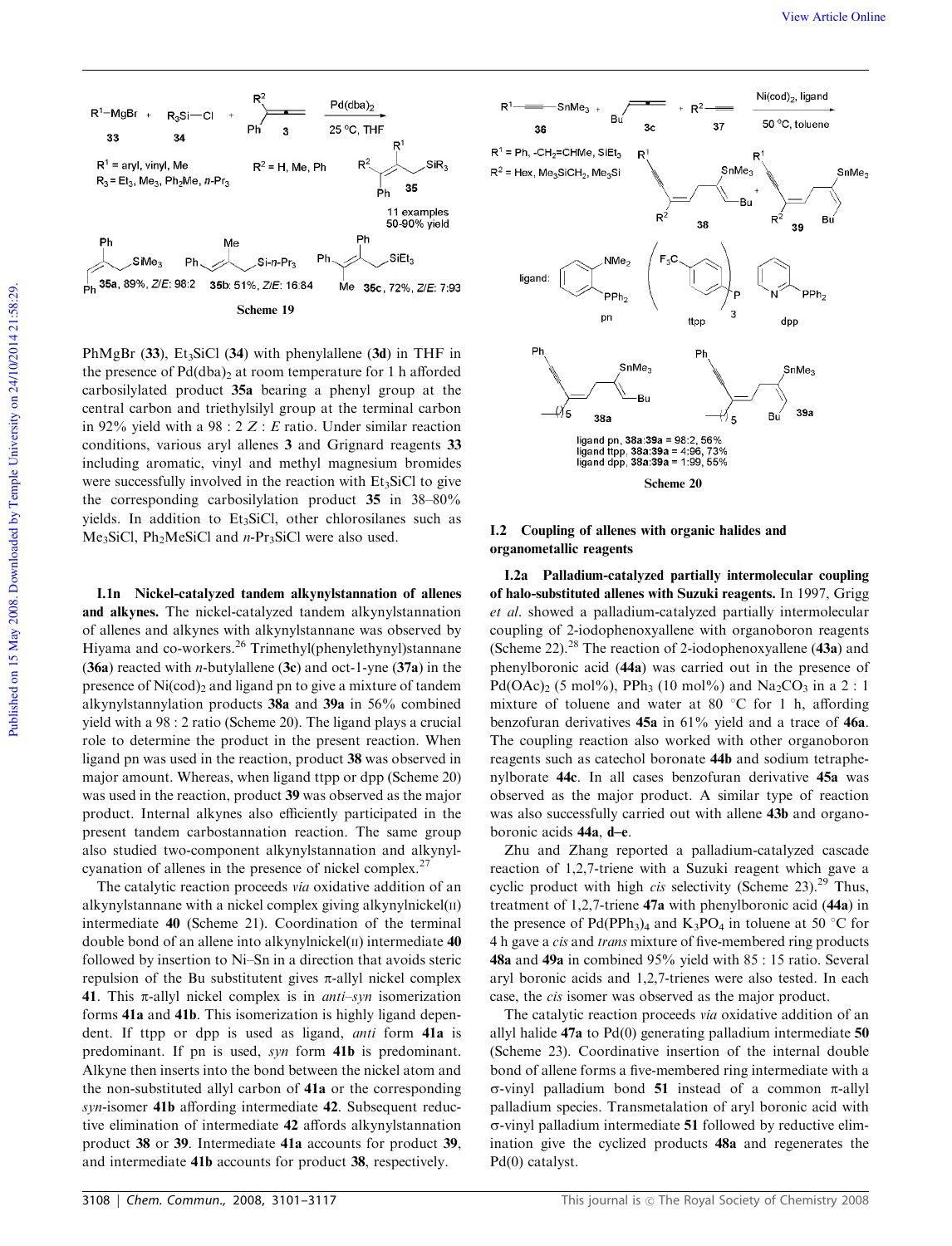

I.2b Palladium-catalyzed intermolecular coupling of allenes with organic halides and Suzuki reagents. We have reported a highly regio- and stereoselective palladium-catalyzed intermolecular three-component coupling of allenes, organic halides, and arylboronic acids (Scheme 24).<sup>30*a*</sup> When iodobenzene and phenylboronic acid was treated with 1,1-dimethylallene (3a) in the presence of  $Pd(dba)<sub>2</sub>$ , CsF in DMF at 70 °C for 7 h, a three-component coupling product 52a was observed in 89% isolated yield. The catalytic reaction was highly regioselective in which  $p$ -MeOC<sub>6</sub>H<sub>4</sub> and C<sub>6</sub>H<sub>5</sub> groups were added to the middle and unsubstituted terminal carbon of allene moiety, respectively.



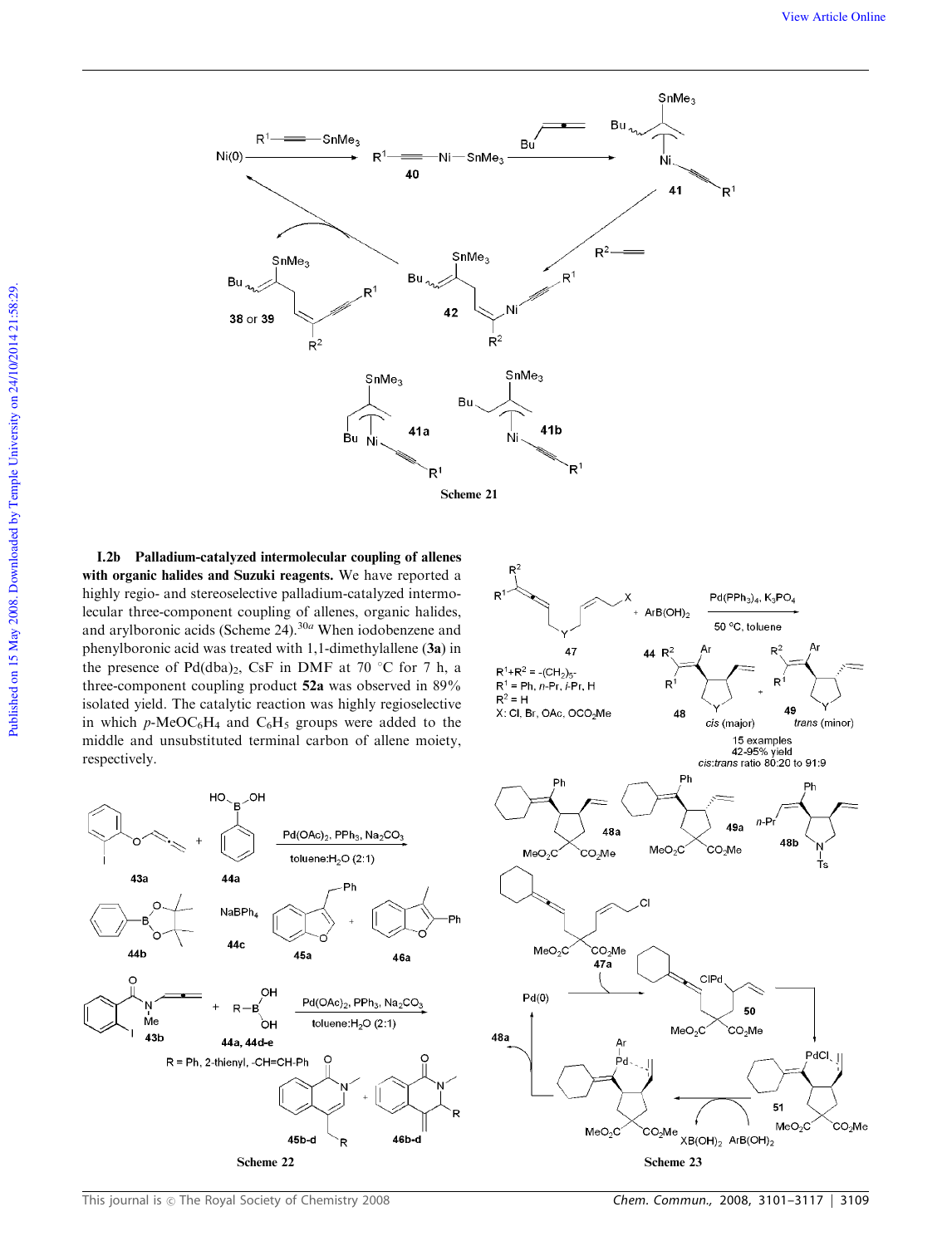

The selection of base was crucial for the success of the present three-component reaction. We observed that aryl halide reacted with allene in the presence of base  $K_2CO_3$  to give substituted 1,3-butadienes.30*<sup>b</sup>* Optimization studies revealed that CsF was the best base for the present threecomponent reaction. In this case, 1,3-butadiene was not observed. A wide range of monosubstituted allenes, organic halides and arylboronic acid were successfully used for the present three-component reaction producing highly stereoselective allylic derivatives 52 in 69–85% yields. The stereoselectivity of these products depends on the bulkiness of allenes. In each case, an *E* stereoisomer was observed as the major product.

I.2c Palladium-catalyzed intermolecular coupling of allenes with organic halides and trimethylsilylazide. We also reported a palladium-catalyzed carboazidation of allenes with aryl iodides and trimethylsilyl azide (Scheme 25).<sup>31a</sup> Treatment of 4-iodoacetophenone and trimethylsilyl azide (2h) with 1,1 dimethylallene  $(3a)$  in the presence of Pd $(dba)$ <sub>2</sub> and KOAc in DMF at 50  $\degree$ C gave carboazidation products 53a and 54a in combined 92% yield with 84 : 16 ratio. Under similar reaction conditions, various aromatic halides reacted with 2h and 3a to give the corresponding carboazidation products 53 and 54 in good to excellent yields. In all cases, two regioisomeric carboazidation products were observed. The observation of two regioisomeric carboazidation products was due to the facile thermal 1,3-rearrangement of allyl azides. Experimental evidence supporting a rapid 1,3-azide shift of 53 to 54 was provided.<sup>31a</sup> The carboazidation reaction can be successfully extended into partially intermolecular version (Scheme 25). The reaction of 2-iodobenzyloxy allene (7) with trimethylsilyl azide  $(2h)$  in the presence of  $Pd(dba)_2$  and KOAc in DMF at 50  $\degree$ C gave 55 in 84% yield. Product 55 was previously prepared by Grigg *et al.* using 2-iodobenzyloxyallene and sodium azide, albeit in lower yield.<sup>31b</sup>

I.2d Nickel-catalyzed intermolecular coupling reaction of allenes with organic halides and zirconium reagents. Recently, we demonstrated a nickel-catalyzed highly regio- and stereoselective three-component assembly of allenes, aryl halides and alkenylzirconium reagents (Scheme  $26$ ).<sup>32</sup> In most of the allene-involving three component reactions, palladium complexes were used as catalysts. This was the first report which



describes allene-involving nickel-catalyzed three-component coupling reaction. The reaction of cyclohexyl allene (3b) with 4-iodoanisole and alkenylzirconium reagent *n*-Pr–CH=CH–ZrCp<sub>2</sub>Cl (56a) in the presence of NiCl<sub>2</sub>(PPh<sub>3</sub>)<sub>2</sub> and zinc powder (reducing agent for  $Ni(II)$  to  $Ni(0)$ ) in THF at 50  $\degree$ C for 24 h gave a three-component coupling product 57a in 82% yield (Scheme 26). The catalytic reaction is highly stereoselective, giving 57 with an *E*-stereoselectivity greater than 99%. It is interesting to note that the same reaction using the corresponding palladium phosphine complex as the

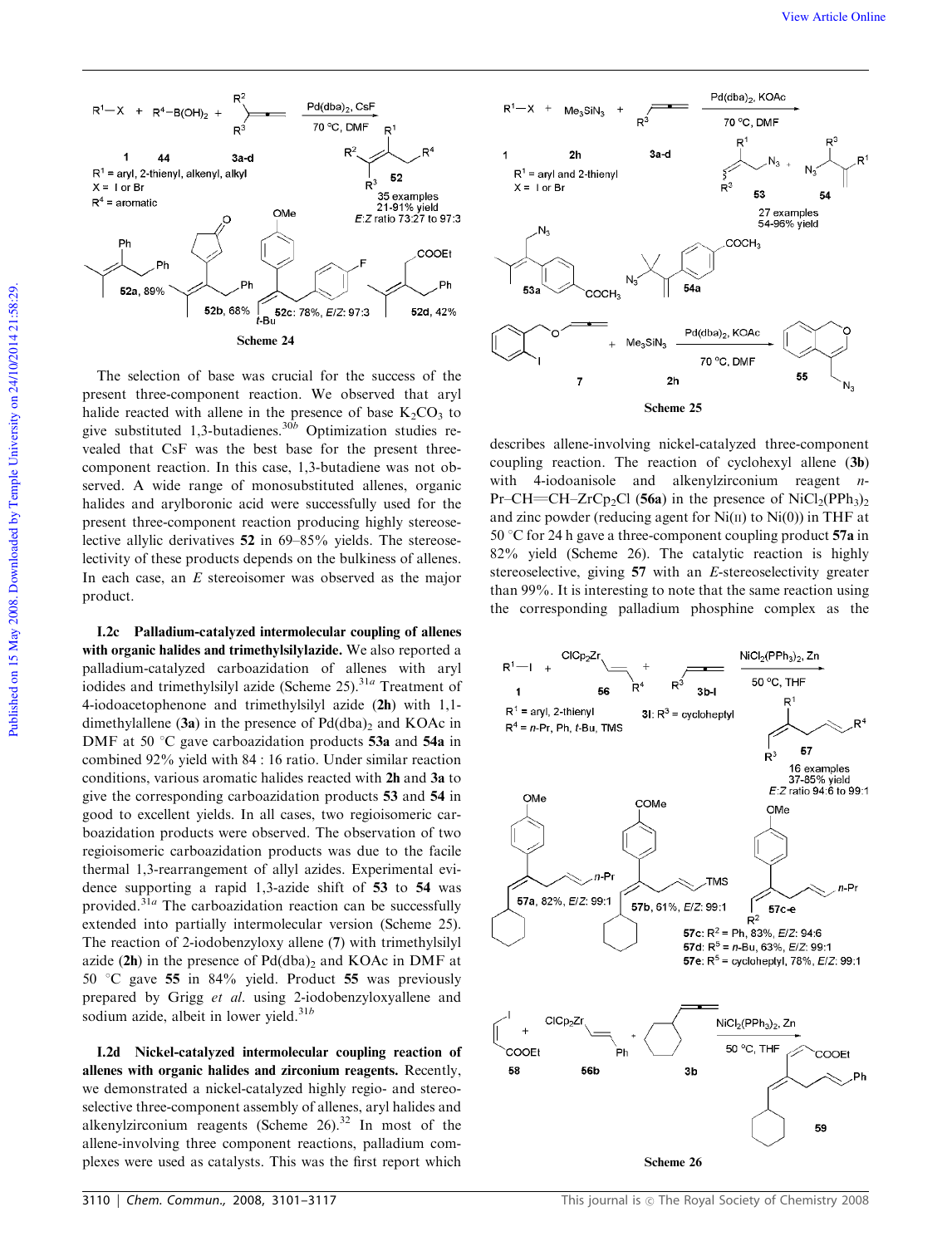catalyst did not lead to the expected three-component product, but the direct coupling product 4-OMe– $C_6H_4$ –CH= $CH-n$ -Pr of 4-iodoanisole and 56a.

Various aryl and 2-thienyl iodides, zirconium reagents and allenes were successfully employed in the present reaction giving 1,4-diene derivatives 57 in 37–85% yields. In all cases, an *E*-stereoisomer was observed as the major product. The reaction was successfully extended to vinyl iodide (Scheme 26). Thus, treatment of cyclohexylallene 3b with ethyl (*Z*)-3-iodoacrylate (58) and styrylzirconium reagent 56b in the presence of  $NiCl<sub>2</sub>(PPh<sub>3</sub>)<sub>2</sub>$  and zinc powder in THF afforded stereoselective triene 59 in 86% yield.

I.2e Mechanism for palladium- and nickel-catalyzed intermolecular three-component coupling of allenes. The catalytic reaction proceeds *via* oxidative addition of an organic halide to Pd $(0)$  giving Pd $(\text{II})$  intermediate 19 (Scheme 27). The terminal double bond of the allene is coordinated to the palladium moiety at the face opposite to the substituent  $R<sup>3</sup>$ favorably to avoid steric congestion. Coordinative insertion of the allene to organopalladium species gives *anti*  $\pi$ -allyl palladium intermediate 20a. Transmetalation of the organometallic reagent with intermediate 20a affords intermediate 60. Subsequent reductive elimination provides product 52 and regenerates the palladium(0) catalyst. The *anti* form of 20a is responsible for the stereoselectivity of the present catalytic reactions (Scheme 18). Similar mechanisms are also expected for the other coupling of allenes (Schemes 25 and 26).

# II Generation of allyl nucleophiles from allenes for allylation

The allyl group in a  $\pi$ -allyl palladium complex is generally electrophilic in nature and reacts readily with a nucleophile. However, the  $\pi$ -allyl group can become nucleophile if an electron donating ligand is present. In addition, the  $\pi$ -allyl palladium complex can be treated with main group metals or dimetal reagents to give allyl–metal reagents. In this section, we will review the use of  $\pi$ -allyl palladium complexes and allyl metal reagents generated from allenes as allylation reagents for aldehydes, ketones and imines.



### II.1 Allylation of aldehydes, ketones or imines by reagents generated from palladium-catalyzed reaction of organic halides with allenes in the presence of In metal

The three-components reactions of aryl halides, allenes and aldehydes or imines in the presence of indium metal were studied by Grigg et al. (Schemes 28, 29, 31 and 32).<sup>33,34</sup> Thus, iodobenzene reacts with allene 3m and 4-methoxybenzaldehyde (61a) in the presence of  $Pd(OAc)_2$ ,  $P(2$ -furyl)<sub>3</sub> and indium at 80 °C for 18 h to give homoallylic alcohol 62a in 64% yield (Scheme 28).<sup>33</sup> Various organic halides, aldehydes and octylallene were successfully used for the reaction. In this reaction, aromatic halide undergoes carbopalladation with the allene in the presence of palladium complex generating the  $\pi$ -allyl palladium complex. Transmetalation of indium with the electrophilic  $\pi$ -allyl palladium complex gives nucleophilic allylindium species 63 and regenerates the Pd(0) catalyst. Intermediate 63 then adds to aldehyde to give homoallylic alcohol 62.

Grigg's group also demonstrated a palladium-catalyzed cascade addition of aryl halides onto proximate alkynes, allene and then aldehyde (Scheme 29).<sup>34</sup> 1-Iodo-2-((prop-2-ynyloxy)methyl)benzene (64a) reacted with allene 3m and benzaldehyde (61a) in the presence of  $Pd(OAc)<sub>2</sub>$ ,  $P(2-furyl)<sub>3</sub>$  and indium at 80 °C to give allylation product 65a in 52% yield. Various alkynes 64 and aldehydes 61 were successfully involved in the reaction with allene 3m to give the corresponding allylation product 65 in 43–53% yields. The proposed mechanism is also shown in Scheme 29.

The partially intermolecular cyclization of aromatic iodides with allenyl–aldehydes and –ketones was observed by Kang *et al*. (Scheme 30).<sup>35</sup> Treatment of allenyl–aldehyde  $CH_2=CHCH_2NTsCH_2CHO$  (69a) with iodobenzene in the presence of  $Pd(OAc)_{2}$  (5 mol%),  $P(2-fury)_{3}$  (10 mol%) and indium (1.2 equiv.) in DMF at 80 °C for 2 h gave a *cis* and *trans* mixture of cyclopentanols 70a and 71a in 80 and 13% yields, respectively. This Pd(0)/In-mediated arylative cyclization was successfully applied to synthesise various five- and six-membered ring cyclohexanol derivatives. In the reactions, the *cis* isomer was observed as the major product.



This journal is  $<sub>©</sub>$  The Royal Society of Chemistry 2008</sub>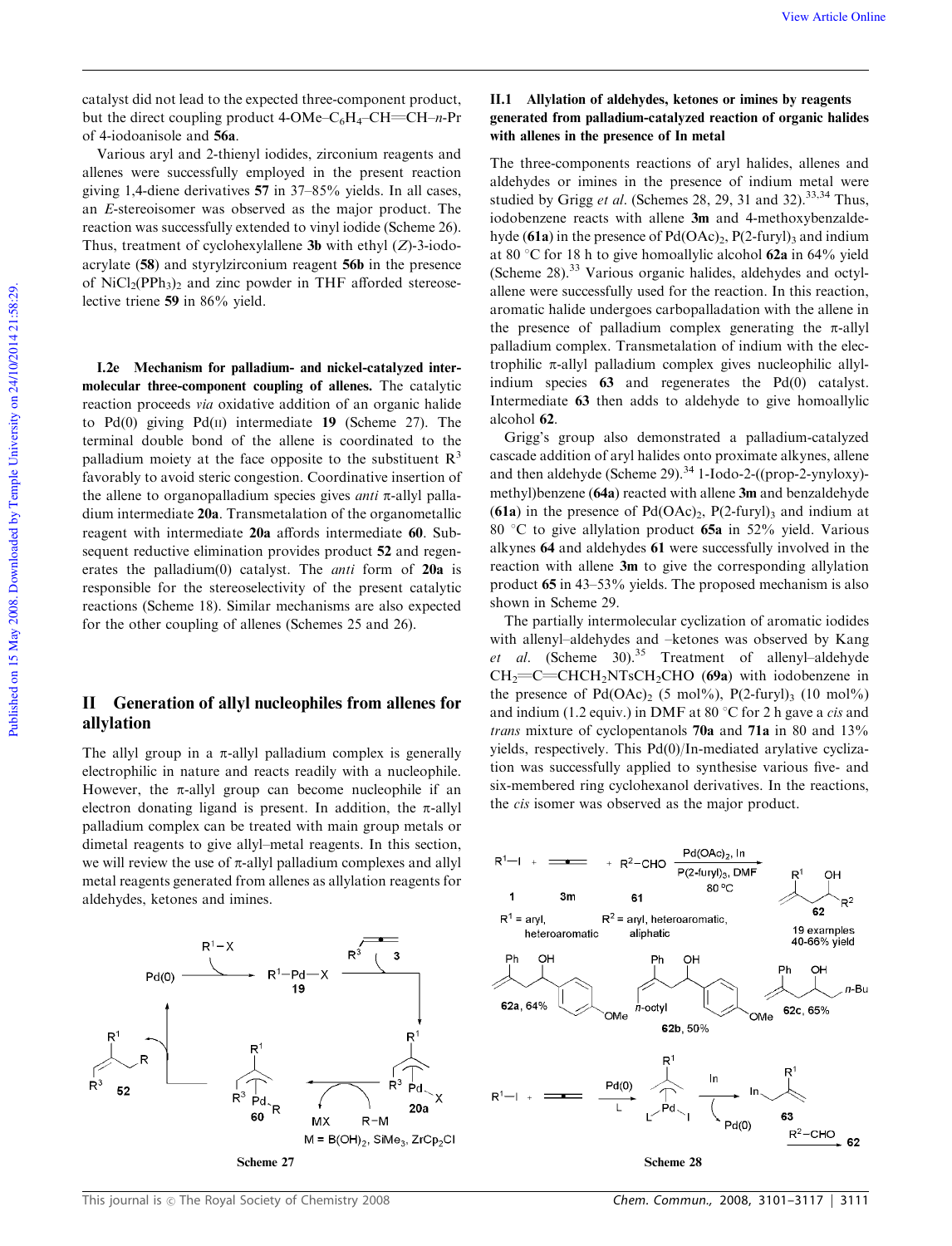

The allylation reaction also worked very well with imines (Scheme 31).<sup>36</sup> Thus, treatment of iodobenzene with allene  $3m$ and imine  $C_6H_5$ –CH=N–Ts in the presence of Pd(OAc)<sub>2</sub>, P(2-furyl)<sub>3</sub> and indium at 80 °C for 18 h afforded allylic amine 73a in 61% yield. Various aromatic halides 1 and imines 72 were successfully involved in the reaction with allene 3m to give the corresponding homoallylic amines 73 in 50–61% yields. An intramolecular version of this allylation reaction was also tested giving 75. Similarly, the allylation of enantiopure (*R*)-*N*-*tert*-butanesulfinyl imine 76 proceeded smoothly



to afford a single diastereoisomer 77 in 56% yield. The absolute stereochemistry (*S*) of the new chiral centre of

product 77 was determined by X-ray crystallography. Additives such as CuI or piperidine was found to decrease

the reaction time from 18 to 2 h and increase the yield of the product significantly.<sup>37</sup>

This methodology was successfully applied to the synthesis of annulated benzazepines (Scheme 32).<sup>38</sup> Isoquinoline (78) reacts with 2-iodobenzyl bromide (79) in DMF to give iminium salt 80. Addition of allene 3m with iminium salt 80 followed by intramolecular allylation in the presence of palladium catalyst and indium gives enamine 81. Reduction of enamine 81 with sodium cyanoborohydride affords benzazepine derivative 82 in 52–78% yields. Various benzazepines were prepared by employing different isoquinoline derivatives.

#### II.2 Catalytic direct addition of allylic palladium species to aldehydes, ketones and imines

Grigg's group observed an unusual reactivity of a  $\pi$ -allyl palladium complex with carbonyl compounds (Scheme 33).<sup>39</sup> Usually, a main group metal or electropositive metal is necessary to reverse the polarity of  $\pi$ -allyl palladium species. In the present reaction, the specially ligated  $\pi$ -allyl palladium complex itself acts as nucleophilic reagent. Thus, 2-iodobenzaldehyde 83a reacts with allene 3m in the presence of the specially ligated palladium complex in DMF and  $Cs_2CO_3$  at 80  $\degree$ C to afford cyclopentenol 84a in 90% yield. In the reaction, 2-iodobenzaldehyde is more reactive than 2-bromobenzaldehyde and the formation of the five-membered ring product is more efficient than that of six-membered ring product.  $Cs_2CO_3$ plays a crucial role in the present reaction. The proposed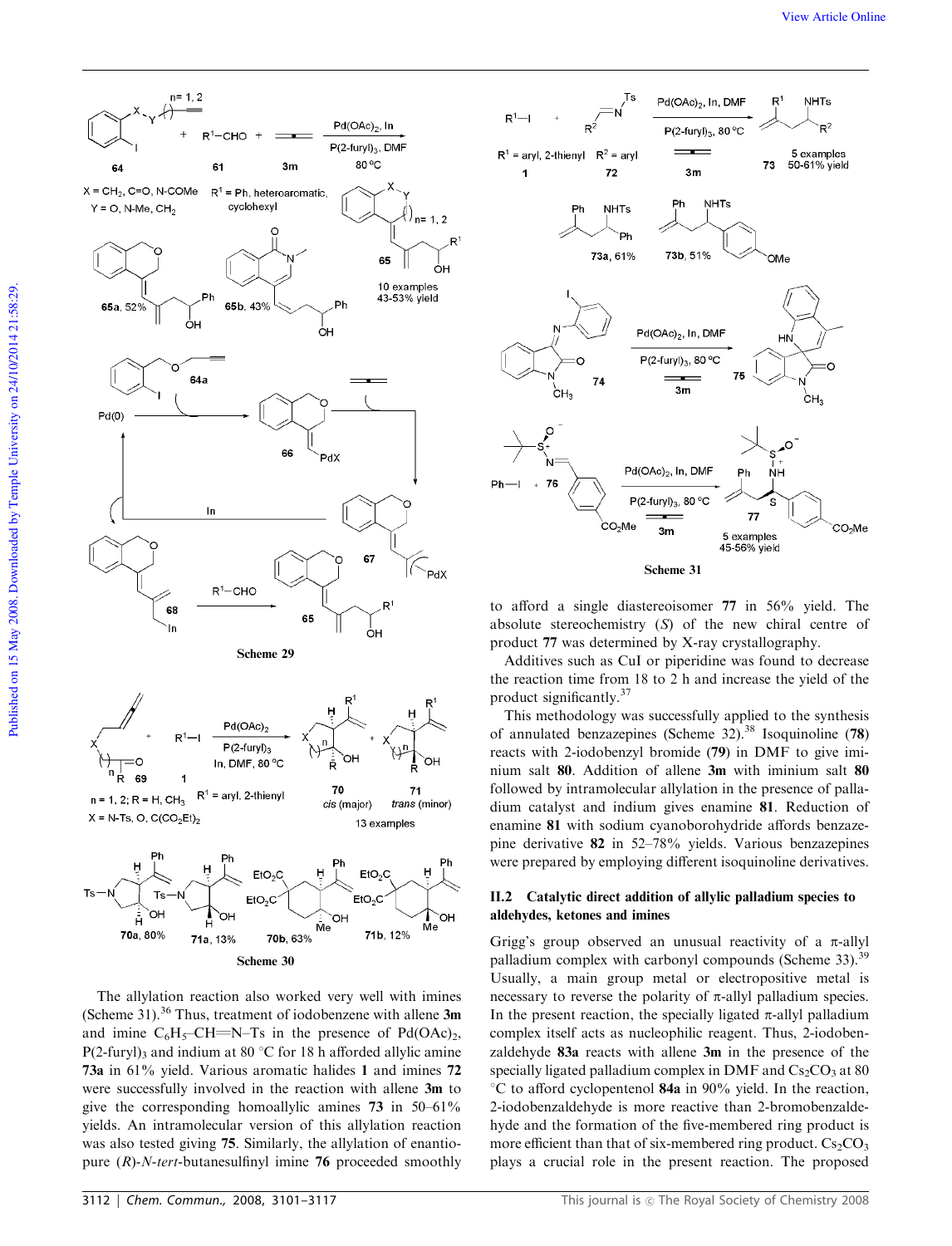

mechanism of the catalytic reaction is shown in Scheme 33. Oxidative addition of 2-iodobenzaldehyde 83a with Pd(0) gives oxidative adduct 85. Carbopalladation of allene with intermediate 85 affords  $\eta^3$ -species 86a and  $\eta^1$ -species 86b.



Intramolecular nucleophilic addition of  $\eta$ <sup>1</sup>-allyl species to the carbonyl group affords the five-membered ring palladium species 87. Hydrolysis of intermediate 87 with the assistance of base gives  $84$  and a Pd( $\pi$ ) species. The latter is then reduced to Pd(0) likely by the solvent to restart the catalytic reaction.

A palladium-catalyzed three-component coupling of arylboronic acids, allenes and aldehydes was reported by Hopkins and Malinakova (Scheme 34).<sup>40</sup> Treatment of 4-methoxyphenylboronic acid with 1,2-nonadiene (3n) and benzaldehyde (61a) in the presence of palladium complex A, [HPPh-  $(t-Bu)$ <sub>2</sub>]BF<sub>4</sub> and CsF in THF at room temperature for 24 h afforded *cis*-homoallylic alcohol 89a in 64% yield. In addition to 89a, an another diastereomer *trans*-homoallylic alcohol 90a was observed in 12% yield. Under similar reaction conditions, various aldehydes were examined. In the reactions, homoallylic alcohols 89 and 90 were observed in combined 46–85% yields. In all cases, product 89 was observed in major amount.

The catalytic reaction proceeds *via* transmetalation of phenylboronic acid 44 with  $\pi$ -allyl palladium complex A giving intermediate 91 (Scheme 35). Migratory insertion of allene 3n with intermediate 91 provides intermediate 92. The  $\sigma$ -bonded allyl group in 92 is likely transferred to aldehyde 61 *via* an open transition state to give intermediate 93. Transmetalation of phenylboronic acid 44 with intermediate 93 followed by protonation gives product 89 and regenerates intermediate 91.

Very interestingly, a similar reaction using allenyl ester 3o as the allene substrate instead of 3n gave cyclic lactone 94a in 75% vield (Scheme 36). $41$  In the previous reaction (Scheme 34), allylation of aldehyde occured at the sterically hindered carbon of allene, while in the present reaction allylation of aldehyde occurred at the allene carbon away from the ester group. Various aromatic, heteroaromatic and vinylic boronic acids also efficiently participated in the reaction affording the corresponding lactones 94 in 32–78% yields. The allylation reaction of aldehydes 61 also proceeded with boronic acid 44 and substituted allenyl esters 3p–q furnishing cyclic lactones 95 and (*Z*)-alcohols 96 in 47–65% combined yields.



This journal is  $<sub>©</sub>$  The Royal Society of Chemistry 2008</sub>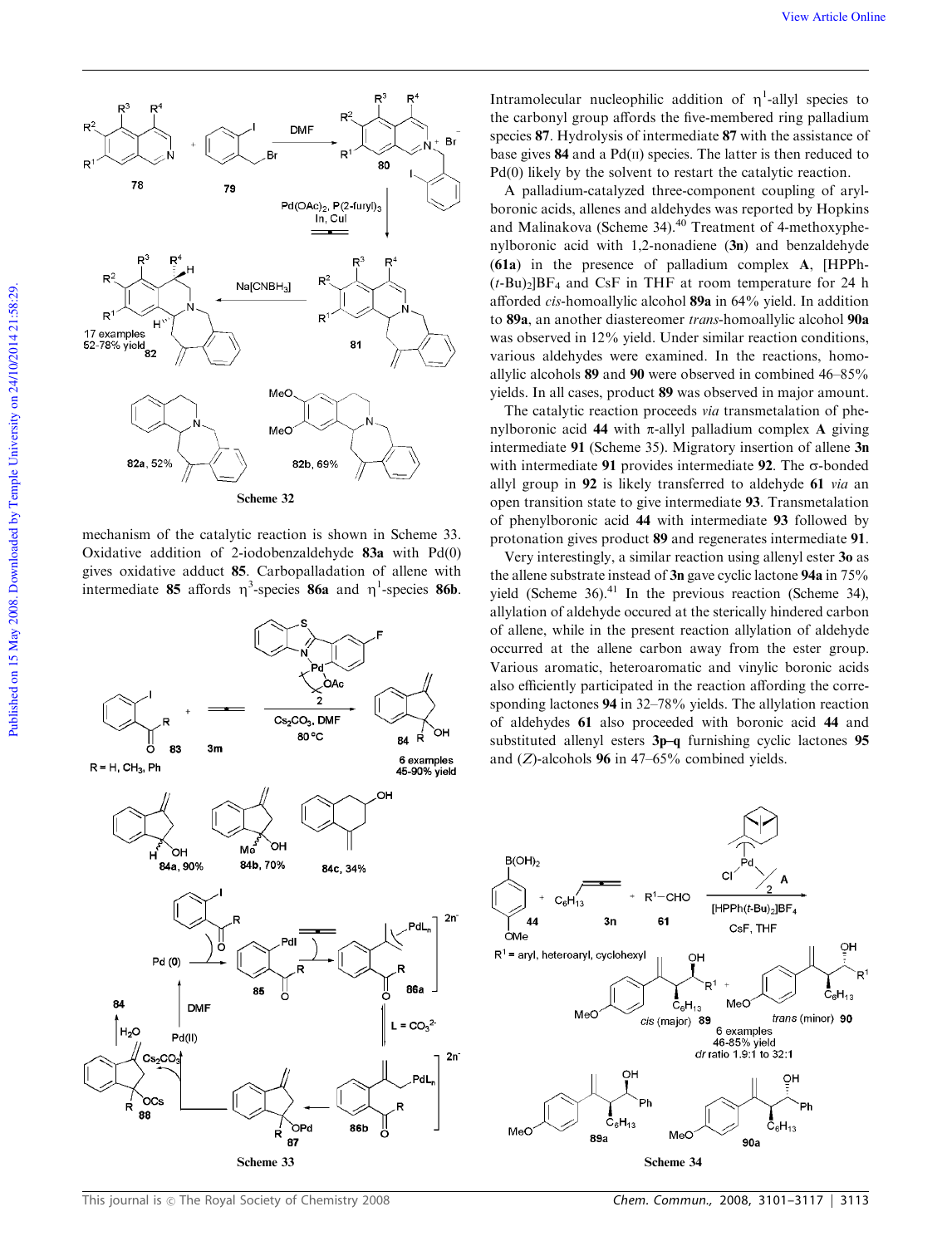

The direct allylation reaction was successfully extended to imines and activated ethyl iminoacetates (Scheme  $37$ ).<sup>42</sup> Thus, treatment of 4-(methoxycarbonyl)phenylboronic acid with 1,2 nonadiene (3n) and imine  $4$ -CO<sub>2</sub>CH<sub>3</sub>-C<sub>6</sub>H<sub>4</sub>-CH=N-PMP (72a) in the presence of  $Pd(OAc)_2$ ,  $HP(t-Bu_3)BF_4$  and CsF in THF at room temperature for 24 h afforded allylic amine 97a in 67% yield with a *dr* ratio 50 : 1. Under similar reaction



Scheme 36





conditions, various aromatic and heteroaromatic imines 72 efficiently participated in the reaction with 44 and 3n giving allylic amines 97 in 47–68% yields. In all cases, an *anti* stereoisomer was observed as the major product (diastereoisomeric ratios of 7 : 1 to 50 : 1). The allylation reaction also worked with activated ethyl iminoacetates 98. The reaction of 4-methoxyphenylboronic acid with 1,2-nonadiene (3n) and ethyl iminoacetate  $CO<sub>2</sub>Et–CH=NPh (98a)$  in the presence of  $Pd(OAc)_2$ ,  $P(o-Tol)_3$  and CsF in THF gave amine **99a** in 61% yield with a 7 : 1 diastereoisomeric ratio. Under similar reaction conditions, other phenylboronic acids and iminoacetate were also examined with 3n.

II.3a Allylation of aldehydes by allylic stannanes generated from HCl, allenes and SnCl<sub>2</sub>. We found a palladium-catalyzed highly regio- and stereoselective allylation of aldehydes by *in situ* generated allylstannane species (Scheme 38).<sup>43</sup> Treatment of 1,1-dimethylallene  $(3a)$  with  $SnCl<sub>2</sub>$  and benzaldehyde (61a) in the presence of  $PdCl<sub>2</sub>(PPh<sub>3</sub>)<sub>2</sub>$ , HCl in DMF at room temperature gave allylation product 100a in 95% yield. Under similar reaction conditions, various monosubstituted allenes 3b–e undergo allylation with benzaldehyde (61a) to give the corresponding allylation products 100 in 72–95% yields with highly regio- and stereoselective manner. In all cases, allylation of aldehyde occurs exclusively at the substituted carbon of allene, and an *anti* stereoisomer was observed as the major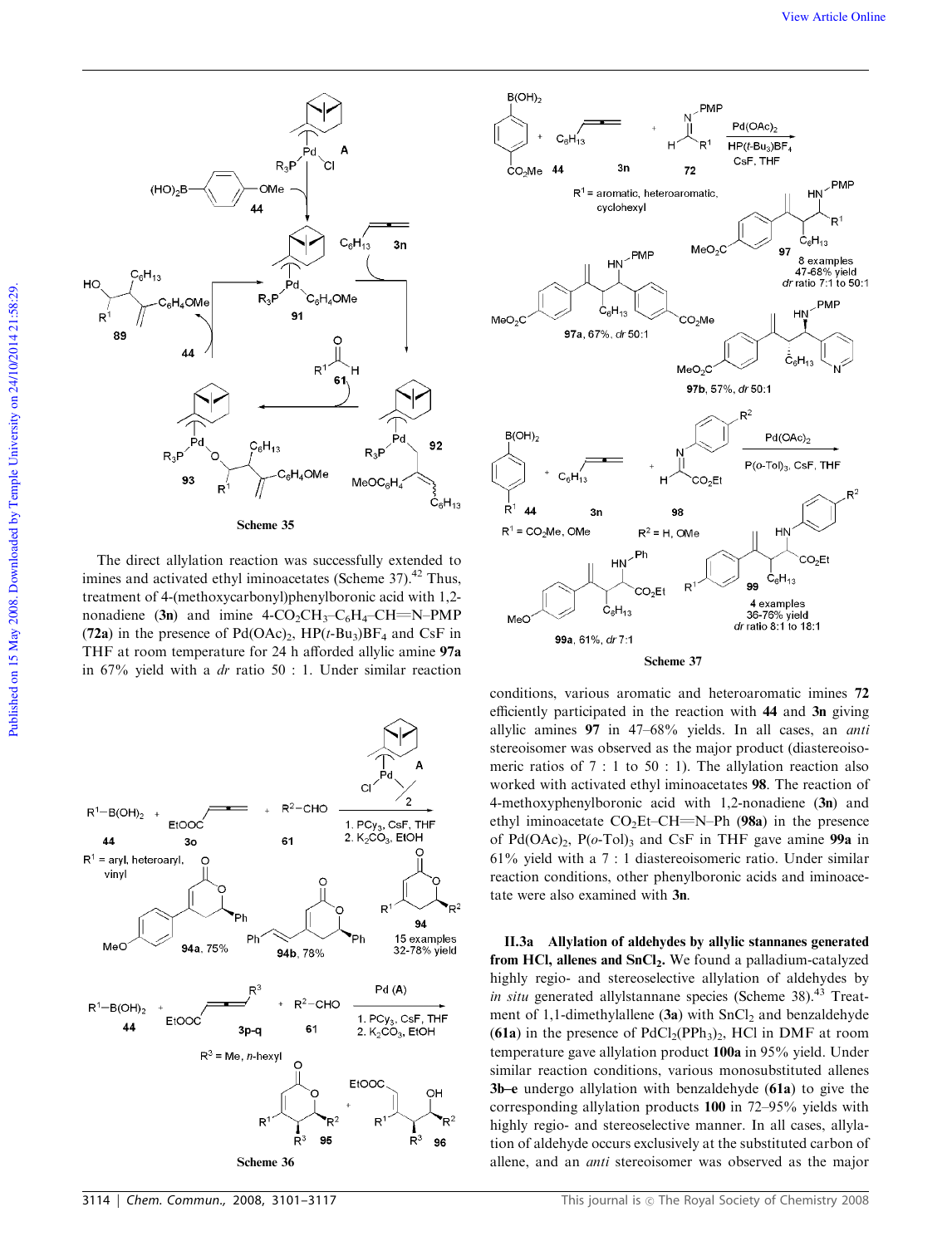

product. In addition to benzaldehyde, other aromatic aldehydes also work very well.

The possible reaction mechanism of the present allylation of aldehydes is proposed in Scheme 38. The catalytic reaction proceeds in two stages. First, the reaction is likely initiated by reduction of the palladium $(II)$  complex to a palladium $(0)$ species by  $tin(II)$ . Oxidative addition of HCl with palladium $(0)$ gives oxidative adduct 101. Coordinative insertion of allene with Pd(II)–H species leads to  $\pi$ -allyl palladium species 102. Nucleophilic attack of SnCl<sub>2</sub> with  $\pi$ -allyl palladium species 102 gives the hydrostannylation product 103 and regenerates the palladium(0) species. Second, allylation of benzaldehyde by the *in situ* generated allyltin species 103 *via* a chair form sixmembered ring transition state gives the final homoallylic alcohol 100 and completes the reaction.

II.3b Silylative carbocyclization of allenyl–aldehyde or –ketone with Et<sub>3</sub>SiH. A rhodium-catalyzed silylative carbocyclization of allenyl-aldehyde and -ketone with  $Et<sub>3</sub>SiH$  was demonstrated by Yu and co-workers (Scheme 39).44*<sup>a</sup>* Treatment of allenyl-aldehyde  $CH_2=$ C=CHCH<sub>2</sub>NTsCH<sub>2</sub>CHO (69a) with Et<sub>3</sub>SiH (2i) in the presence of  $Rh(acac)(CO)<sub>2</sub>$  and CO (10 atm) at 80 °C gave highly stereoselective *cis*-silylative carbocyclization product 104a in 74% yield. The catalytic reaction proceeds *via* addition of Et<sub>3</sub>Si[Rh](H) generated from [Rh] with Et<sub>3</sub>SiH to the internal double bond of the allene moiety 69 forming thermodynamically favorable allylic rhodium intermediate 105. Subsequent cyclization of 105 followed by reductive elimination affords the cyclopentanol 104 and regenerates the Rh complex.

In a mechanistically different pathway, similar types of *cis*cyclic alcohols have been synthesized by a nickel-catalyzed addition of organozinc to allenyl–aldehydes or –ketones (Scheme 39).44*<sup>b</sup>*



II.4a Allylation of aldehydes or ketones by allylic stannanes generated from organic halides, allenes and distannanes. Ha and Kang reported a palladium-catalyzed carbostannation and allylation of allenyl–aldehydes or –ketones with aryl iodides and distannanes (Scheme 40).<sup>45</sup> When iodobenzene 1 was treated with allenyl-aldehyde  $CH_2=CHCH_2NTsCH_2CHO$  (69a) and Bu<sub>3</sub>SnSnBu<sub>3</sub> (2c) in the presence of  $Pd_2(dba)$ <sub>3</sub> in THF at room temperature for 12 h, *cis* and *trans* cyclopentanols 106a and 107a in 53 and 22% yields were observed. Under similar reaction conditions, various allenyl–aldehydes, allenyl–ketones and organic halides were successfully used. By employing this method, various cyclopentanols and cyclohexanols were prepared in 52–96% yields.

II.4b Allylation of aldehydes by allylic boranes generated from allenes and B–Si using organic halide as an initiator. We reported a palladium-catalyzed silaboration of allenes and allylation with aldehydes using organic iodides as initiators (Scheme 41).<sup>18*b*</sup> This reaction is an application of silaboration of allenes reported previously (see Scheme 15). Thus, treatment of phenylallene (3d) with borylsilane 2g and benzaldehyde (61a) in the presence of  $Pd(dba)$ <sub>2</sub> (5 mol%) and alkenyl iodide 1j (10 mol%) at 80  $\degree$ C in ethyl acetate for 5 h afforded homoallylic alcohol 108a in 96% yield with an excellent *syn* selectivity  $(>99\%)$ . Under similar reaction conditions, various allenes, aromatic, heteroaromatic and aliphatic aldehydes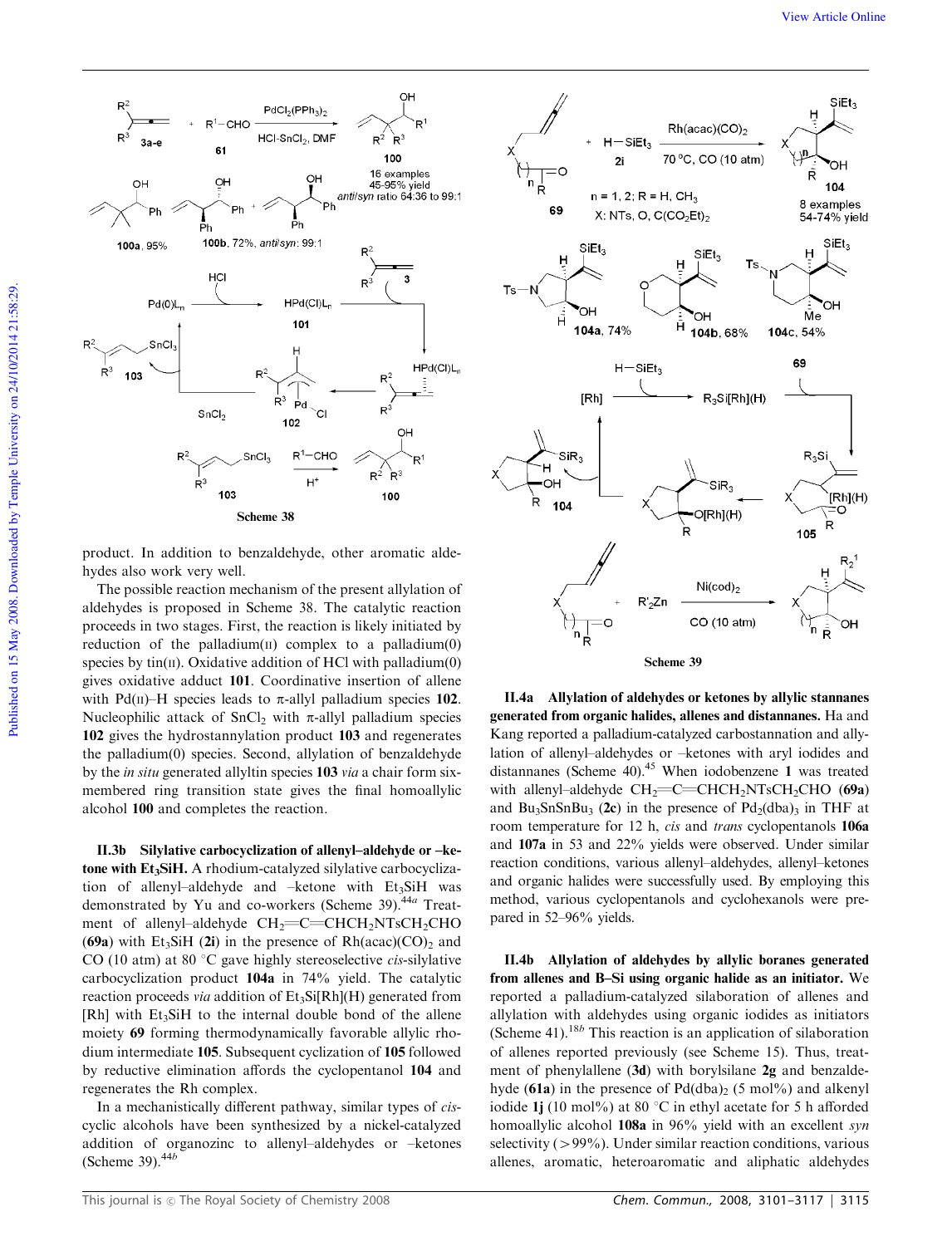

Scheme 41

were successfully employed. In the reactions, homoallylic alcohols 108 were observed in 67–96% yields with *syn* : *anti* ratios of 93 : 7 to 99 : 1.

## **Conclusions**

In this feature article, we have presented transition metalcatalyzed three-component coupling reactions of allenes and their application in allylation reactions. Although the reactions of allenes show different kinds of selectivities, the selectivities can generally be tuned by changing the environment of the catalysts and reaction temperature. Most of the presented three-component coupling reactions are highly regio-, stereo- and chemoselective. They are convenient methods for the preparation of various allyl and alkenyl metal reagents and for use *in situ* for the allylation of aldehydes, ketones and imines to synthesize various complex allylic alcohols, allylic amines in one pot.

# Acknowledgements

We thank National Science Council of Republic of China (NSC-96-2113-M-007-020-MY3) for financial support.

## Notes and references

- 1. Reviews of domino reactions of carbon–carbon unsaturated species: (*a*) E.-I. Negishi, C. Copret, S. Ma, S.-Y. Liou and F. Liu, *Chem. Rev.*, 1996, 96, 365; (*b*) I. Ojima, M. Tzamarioudaki, Z. Li and R. T. Donovan, *Chem. Rev.*, 1996, 96, 635; (*c*) M. Malacria, *Chem. Rev.*, 1996, 96, 289; (*d*) L. F. Tietze, *Chem. Rev.*, 1996, 96, 115; (*e*) G. Poli, G. Giambastiani and A. Heumann, *Tetrahedron*, 2000, 56, 5959; (*f*) A. De Meijere and S. Brase, *J. Organomet. Chem.*, 1999, 576, 88; (*g*) Y. Tamaru, *J. Organomet. Chem.*, 1999, 576, 215; (*h*) E.-I. Negishi and L. Anastasia, *Chem. Rev.*, 2003, 103, 1979; (*i*) G. Balme, E. Bossharth and N. Monteiro, *Eur. J. Org. Chem.*, 2003, 4101; (*j*) I. Nakamura and Y. Yamamoto, *Chem. Rev.*, 2004, 104, 2127; (*k*) L. F. Tietze, H. Ila and H. P. Bell, *Chem. Rev.*, 2004, 104, 3453.
- 2. For alkynes: (*a*) J. Tsuji, *Palladium Reagents and Catalysts*, John Wiley & Sons, Chichester, UK, 2nd edn, 2004, pp. 201–265; (*b*) V. Gevorgyan and Y. Yamamoto, in *Handbook of Organopalladium Chemistry for Organic Synthesis*, ed. E.-I. Negishi, John Wiley & Sons, New York, 2002, ch. IV.2.6, pp. 1361–1367; (*c*) S. Cacchi and G. Fabrizi, in *Handbook of Organopalladium Chemistry for Organic Synthesis*, ed. E.-I. Negishi, John Wiley & Sons, New York, 2002, ch. IV.2.5, pp. 1335–1359; (*d*) S. Cacchi, *J. Organomet. Chem.*, 1999, 576, 42; (*e*) K. Shibata, T. Satoh and M. Miura, *Org. Lett.*, 2005, 7, 1781; (*f*) C. Zhou and R. C. Larock, *J. Org. Chem.*, 2005, 70, 3765; (*g*) A. N. Thadani and V. H. Rawal, *Org. Lett.*, 2002, 4, 4317.
- 3. For alkenes; (*a*) S.-I. Kozhushkov and A. De Meijere, in *Handbook of Organopalladium Chemistry for Organic Synthesis*, ed. E.- I. Negishi, John Wiley & Sons, New York, 2002, ch. IV.2.4, pp. 1317–1334; (*b*) A. De Meijere, P. V. Zezschwitz and S. Brase, *Acc. Chem. Res.*, 2005, 38, 413; (*c*) I. Nakamura and Y. Yamamoto, *Chem. Rev.*, 2004, 104, 2127; (*d*) F. Faccini, E. Motti and M. Catellani, *J. Am. Chem. Soc.*, 2004, 126, 78; (*e*) J. Dupont, C. S. Consorti and J. Spencer, *Chem. Rev.*, 2005, 105, 2527; (*f*) M. Catellani and G. P. Chiusoli, *J. Organomet. Chem.*, 1985, 286, C13; (*g*) K. Albrechta, O. Reisefi, M. Weberb, B. Knieriema and A. De Meijerea, *Tetrahedron*, 1994, 50, 383; (*h*) M. Jeganmohan, M. Shanmugasundaram and C.-H. Cheng, *J. Org. Chem.*, 2004, 69, 4053; (*i*) S. Bhuvaneswari, M. Jeganmohan and C.-H. Cheng, *Org. Lett.*, 2006, 8, 5581.
- 4. For conjugated dienes; (*a*) J. Tsuji, *Acc. Chem. Res.*, 1973, 6, 8; (*b*) H. Kuniyasu and H. Kurosawa, *Chem. Eur. J.*, 2002, 8, 2661; (*c*) K. Mizutani, H. Shinokuba and K. Oshimo, *Org. Lett.*, 2003, 5, 3959; (*d*) J. Terao, S. Nii, F. A. Chowdhury, A. Nakamura and N. Kambe, *Adv. Synth. Catal.*, 2004, 346, 905.
- 5. Books: (*a*) *Allenes in Organic Synthesis*, ed. H. F. Schuster and G. M. Coppola, John Wiley & Sons, New York, 1984; (*b*) *The Chemistry of Ketenes, Allenes, and Related Compounds*, ed. S Patai, John Wiley & Sons, New York, 1980; (*c*) *Modern Allene Chemistry*, ed. N Krause and A. S. K. Hashmi, Wiley-VCH, Weinheim, 2004.
- 6. Review: A. S. K. Hashmi, *Angew. Chem., Int. Ed.*, 2000, 39, 3590.
- 7. Reviews of allenes: (*a*) B. Cazes, *Pure Appl. Chem.*, 1990, 62, 1867; (*b*) R. Zimmer, C. Dinesh, E. Nandanan and F. Khan, *Chem. Rev.*, 2000, 100, 3067; (*c*) J. Marshall, *Chem. Rev.*, 2000, 100, 3163; (*d*) S. Ma, *Chem. Rev.*, 2005, 105, 2829.
- 8. Reviews of allenes: (*a*) X. Lu, C. Zhang and Z. Xu, *Acc. Chem. Res.*, 2001, 34, 535; (*b*) R. Bates and V. Satcharoen, *Chem. Soc. Rev.*, 2002, 31, 12; (*c*) M. Tius, *Acc. Chem. Res.*, 2003, 36, 284; (*d*) L. Sydnes, *Chem. Rev.*, 2003, 103, 1133; (*e*) S. Ma, *Acc. Chem. Res.*, 2003, 36, 701; (*f*) L.-L. Wei, H. Xiong and R. P. Hsung, *Acc. Chem. Res.*, 2003, 36, 773; (*g*) L. Brandsma and N. A. Nedolya, *Synthesis*, 2004, 735.
- 9. I. Shimizu and J. Tsuji, *Chem. Lett.*, 1984, 233.
- 10. (*a*) M. Ahmar, B. Cazes and J. Gore, *Tetrahedron Lett.*, 1984, 25, 4505; (*b*) M. Ahmar, B. Cazes and J. Gore, *Tetrahedron*, 1987, 43, 513.
- 11. (*a*) Y. Yamamoto and N. Asao, *Chem. Rev.*, 1993, 93, 2207; (*b*) J. A. Marshall, *Chem. Rev.*, 2000, 100, 3163; (*c*) S. E. Denmark and J. Fu, *Chem. Rev.*, 2003, 103, 2763; (*d*) J. W. J. Kennedy and D. G. Hall, *Angew. Chem., Int. Ed.*, 2003, 42, 4732; (*e*) I. Marek and G. Sklute, *Chem. Commun.*, 2007, 1683; (*f*) H. E. Burks and J. P. Morken, *Chem. Commun.*, 2007, 4717.